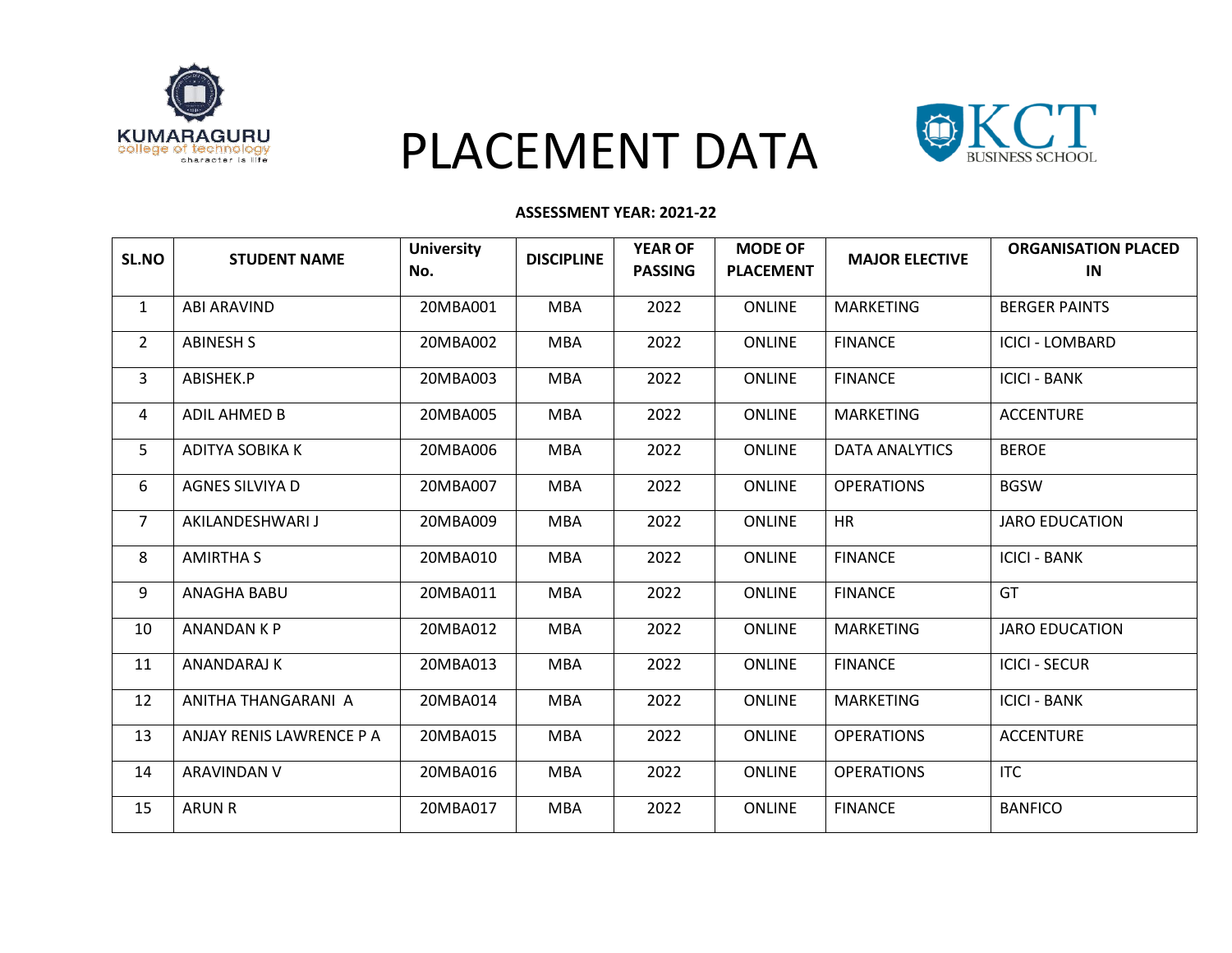| 16 | <b>ASHWATHI A</b>        | 20MBA019 | <b>MBA</b> | 2022 | <b>ONLINE</b>     | <b>HR</b>             | <b>KAAR TECH</b>       |
|----|--------------------------|----------|------------|------|-------------------|-----------------------|------------------------|
| 17 | ASHWINBAALAAJE SK        | 20MBA020 | <b>MBA</b> | 2022 | <b>ONLINE</b>     | <b>MARKETING</b>      | <b>ICICI - BANK</b>    |
| 18 | ASHWINBALAJEE M S        | 20MBA021 | <b>MBA</b> | 2022 | <b>ONLINE</b>     | <b>FINANCE</b>        | <b>ICICI - BANK</b>    |
| 19 | ATHIRA.R                 | 20MBA024 | <b>MBA</b> | 2022 | <b>ON CAMPUS</b>  | <b>FINANCE</b>        | <b>CUB</b>             |
| 20 | <b>BAVYAK</b>            | 20MBA026 | <b>MBA</b> | 2022 | <b>ONLINE</b>     | <b>HR</b>             | <b>ACCENTURE</b>       |
| 21 | K T BHARANITHARAN        | 20MBA027 | <b>MBA</b> | 2022 | <b>ONLINE</b>     | <b>OPERATIONS</b>     | <b>SKOLAR</b>          |
| 22 | <b>CELCIYA S</b>         | 20MBA028 | <b>MBA</b> | 2022 | <b>ONLINE</b>     | <b>OPERATIONS</b>     | <b>ACCENTURE</b>       |
| 23 | <b>CHITRA S</b>          | 20MBA029 | <b>MBA</b> | 2022 | <b>ONLINE</b>     | <b>DATA ANALYTICS</b> | <b>FEDERAL BANK</b>    |
| 24 | <b>D S HARISH</b>        | 20MBA031 | <b>MBA</b> | 2022 | <b>OFF CAMPUS</b> | <b>FINANCE</b>        | GT                     |
| 25 | <b>DEEPAKUMAR S</b>      | 20MBA032 | <b>MBA</b> | 2022 | ONLINE            | <b>OPERATIONS</b>     | <b>TCS</b>             |
| 26 | DHARANIDHARAN A          | 20MBA034 | <b>MBA</b> | 2022 | <b>ON CAMPUS</b>  | <b>HR</b>             | <b>CUB</b>             |
| 27 | <b>DHEVA DHARSHINI R</b> | 20MBA037 | <b>MBA</b> | 2022 | <b>ONLINE</b>     | <b>MARKETING</b>      | <b>ICICI - BANK</b>    |
| 28 | DHIVYA JEYARACKINI L     | 20MBA038 | <b>MBA</b> | 2022 | <b>ONLINE</b>     | <b>HR</b>             | DXC TECH               |
| 29 | DIVYA DHARSHINI M J      | 20MBA040 | <b>MBA</b> | 2022 | <b>ONLINE</b>     | <b>HR</b>             | <b>TIGER ANALYTICS</b> |
| 30 | <b>DURAI MURUGAN S</b>   | 20MBA041 | <b>MBA</b> | 2022 | OFF CAMPUS        | <b>OPERATIONS</b>     | GT                     |
| 31 | EBY T                    | 20MBA042 | <b>MBA</b> | 2022 | ONLINE            | <b>MARKETING</b>      | <b>SIX PHARSE</b>      |
| 32 | FAHAMIDHA BEGUM A        | 20MBA043 | <b>MBA</b> | 2022 | <b>OFF CAMPUS</b> | <b>MARKETING</b>      | <b>ZOHO</b>            |
| 33 | <b>GOGUL R</b>           | 20MBA045 | <b>MBA</b> | 2022 | <b>ONLINE</b>     | <b>FINANCE</b>        | <b>FEDERAL BANK</b>    |
| 34 | <b>GOKUL KUMAR S</b>     | 20MBA046 | <b>MBA</b> | 2022 | <b>ONLINE</b>     | <b>FINANCE</b>        | <b>ICICI - AMC</b>     |
| 35 | <b>GOWTHAM D</b>         | 20MBA047 | <b>MBA</b> | 2022 | <b>ONLINE</b>     | <b>MARKETING</b>      | <b>JARO EDUCATION</b>  |
| 36 | <b>GOWTHAMANKUMAR V</b>  | 20MBA048 | <b>MBA</b> | 2022 | <b>ONLINE</b>     | <b>DATA ANALYTICS</b> | <b>ITC</b>             |
| 37 | <b>GUNA ASHWATHI S</b>   | 20MBA049 | <b>MBA</b> | 2022 | <b>ONLINE</b>     | <b>MARKETING</b>      | <b>ACCENTURE</b>       |
|    |                          |          |            |      |                   |                       |                        |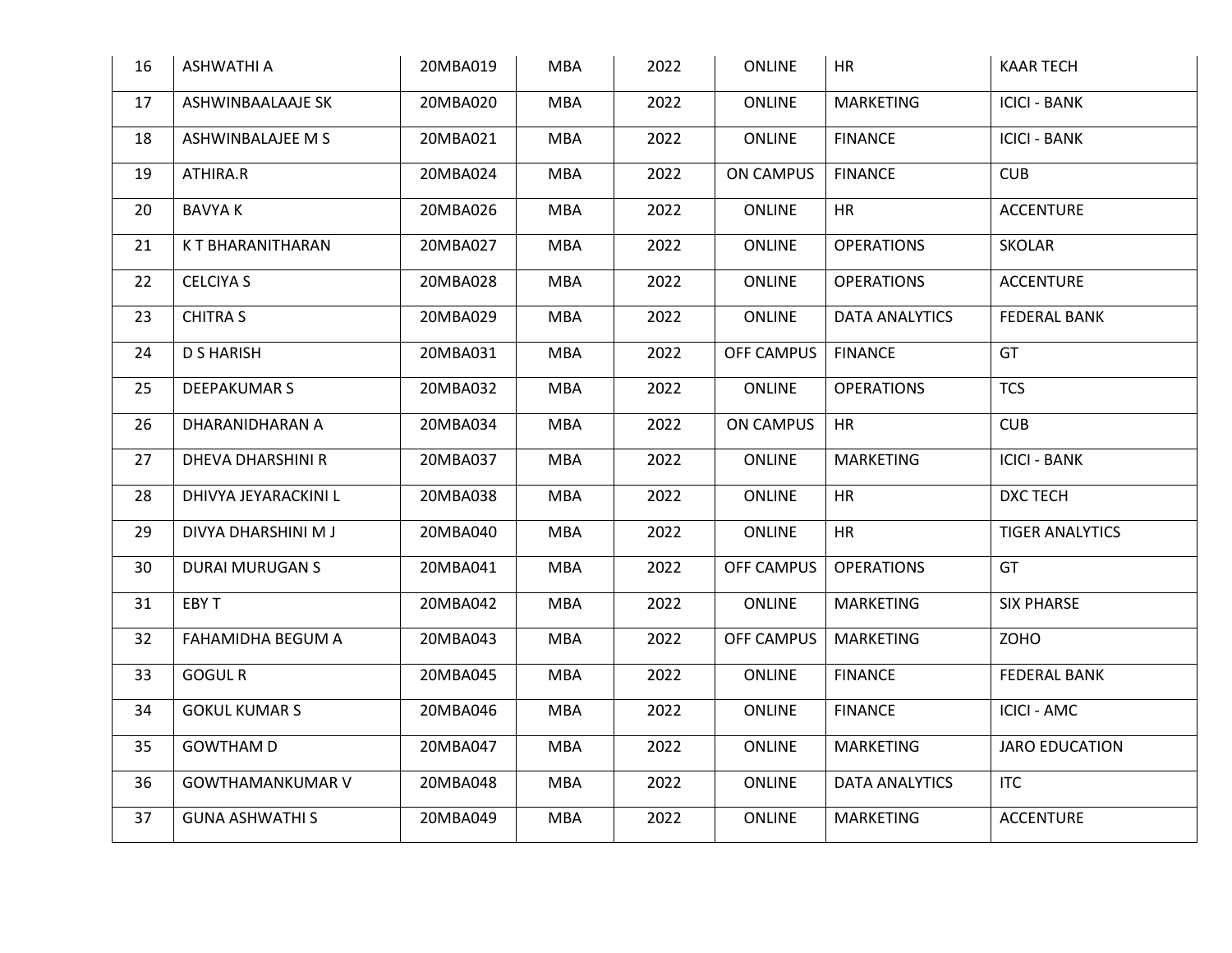| 38 | <b>HARI BASKARAN B</b> | 20MBA050 | <b>MBA</b> | 2022 | <b>ONLINE</b>    | MARKETING             | <b>HFFC</b>              |
|----|------------------------|----------|------------|------|------------------|-----------------------|--------------------------|
| 39 | <b>HARIPRIYA N</b>     | 20MBA051 | <b>MBA</b> | 2022 | <b>ONLINE</b>    | <b>DATA ANALYTICS</b> | <b>ICICI - BANK</b>      |
| 40 | <b>HARISHKUMAR S</b>   | 20MBA052 | <b>MBA</b> | 2022 | <b>ONLINE</b>    | <b>FINANCE</b>        | <b>ICICI - AMC</b>       |
| 41 | <b>HARISH R</b>        | 20MBA053 | <b>MBA</b> | 2022 | <b>ON CAMPUS</b> | <b>FINANCE</b>        | <b>CUB</b>               |
| 42 | <b>HARSHINI S</b>      | 20MBA054 | <b>MBA</b> | 2022 | <b>ONLINE</b>    | <b>HR</b>             | <b>ACCESS HEALTHCARE</b> |
| 43 | <b>HEMALATHA H</b>     | 20MBA055 | <b>MBA</b> | 2022 | <b>ONLINE</b>    | HR                    | CAREERNET                |
| 44 | <b>ILAKKIYA K</b>      | 20MBA057 | <b>MBA</b> | 2022 | ONLINE           | <b>HR</b>             | <b>IQUBE @ KCT</b>       |
| 45 | <b>ILAKKIYA R</b>      | 20MBA058 | <b>MBA</b> | 2022 | ONLINE           | <b>DATA ANALYTICS</b> | AMAZON                   |
| 46 | ISHVARYA SREEDHARAN    | 20MBA059 | <b>MBA</b> | 2022 | ONLINE           | <b>FINANCE</b>        | <b>BANFICO</b>           |
| 47 | JAYANTH K S            | 20MBA061 | <b>MBA</b> | 2022 | <b>ONLINE</b>    | <b>MARKETING</b>      | <b>BERGER PAINTS</b>     |
| 48 | <b>JENIFER S</b>       | 20MBA062 | <b>MBA</b> | 2022 | <b>ONLINE</b>    | <b>FINANCE</b>        | <b>BEROE</b>             |
| 49 | <b>JISHA S</b>         | 20MBA063 | <b>MBA</b> | 2022 | <b>ONLINE</b>    | <b>HR</b>             | <b>TIGER ANALYTICS</b>   |
| 50 | JOEL JOHN VARGHESE     | 20MBA064 | <b>MBA</b> | 2022 | <b>ONLINE</b>    | <b>MARKETING</b>      | <b>BYJU'S - ACAD SPL</b> |
| 51 | <b>KARTHIK R</b>       | 20MBA067 | <b>MBA</b> | 2022 | <b>ONLINE</b>    | <b>MARKETING</b>      | QUARTDESIGN              |
| 52 | S. KAVIPRIYA           | 20MBA068 | <b>MBA</b> | 2022 | ONLINE           | <b>FINANCE</b>        | SBI GEN INSUR            |
| 53 | <b>KIRTHYMATI R</b>    | 20MBA069 | <b>MBA</b> | 2022 | <b>ONLINE</b>    | <b>MARKETING</b>      | BYJU'S - ACAD SPL        |
| 54 | LIMITHA H              | 20MBA074 | <b>MBA</b> | 2022 | <b>ONLINE</b>    | <b>FINANCE</b>        | ZREYA WEALTH             |
| 55 | LOGESH S               | 20MBA075 | <b>MBA</b> | 2022 | <b>ONLINE</b>    | <b>FINANCE</b>        | ZREYA WEALTH             |
| 56 | <b>MANIMARAN M</b>     | 20MBA078 | MBA        | 2022 | <b>ONLINE</b>    | <b>MARKETING</b>      | <b>TCS</b>               |
| 57 | <b>MELFA SHEN A</b>    | 20MBA080 | <b>MBA</b> | 2022 | ONLINE           | <b>FINANCE</b>        | <b>TCS</b>               |
| 58 | <b>G METHUN</b>        | 20MBA081 | <b>MBA</b> | 2022 | OFF CAMPUS       | <b>FINANCE</b>        | GT                       |
| 59 | <b>MOHAN KUMAR S</b>   | 20MBA082 | <b>MBA</b> | 2022 | <b>ONLINE</b>    | <b>FINANCE</b>        | <b>TCS</b>               |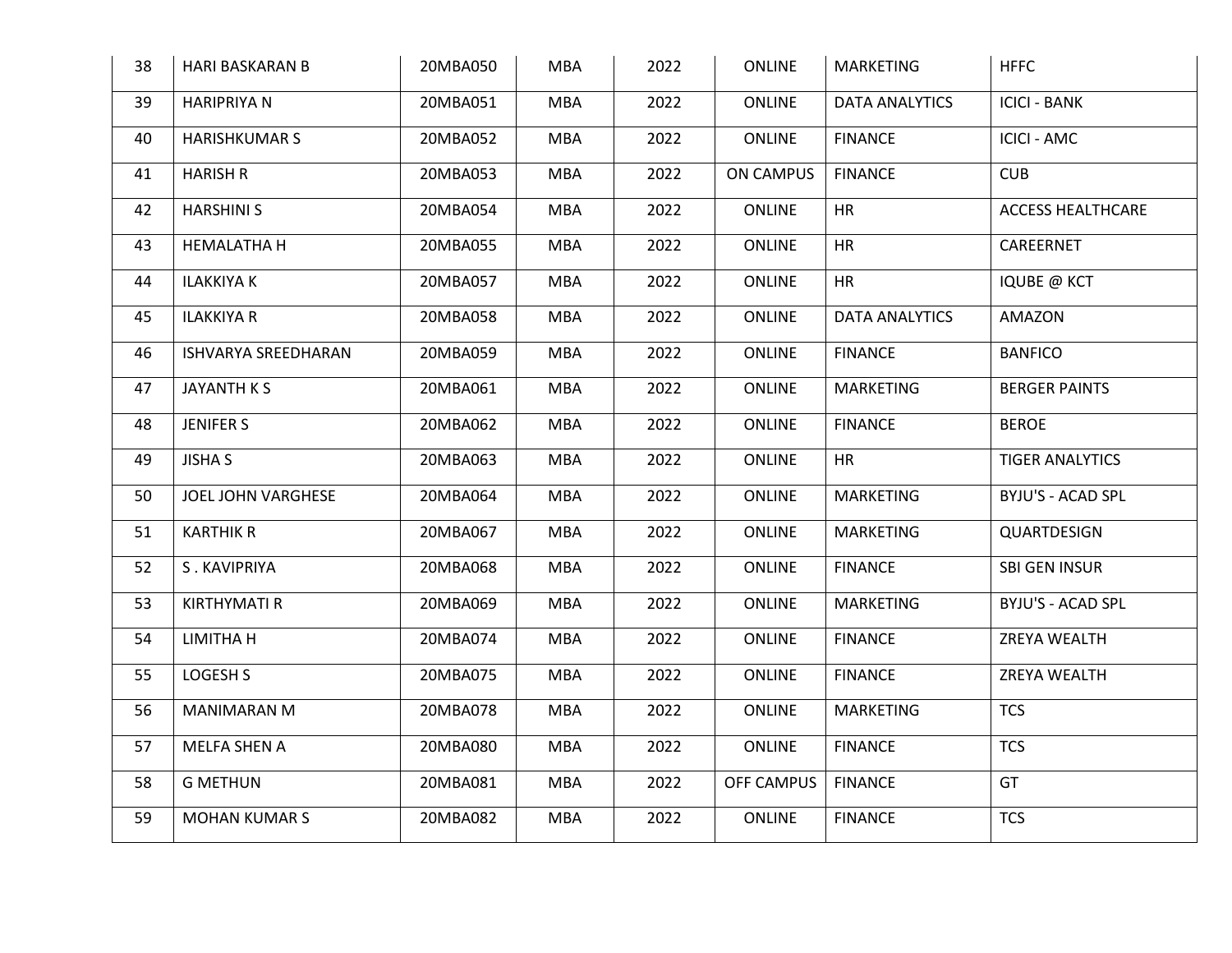| 60 | <b>NAVEEN N</b>         | 20MBA085 | <b>MBA</b> | 2022 | <b>ONLINE</b> | <b>MARKETING</b>      | AMUL                  |
|----|-------------------------|----------|------------|------|---------------|-----------------------|-----------------------|
| 61 | <b>NAVEENRAJ R</b>      | 20MBA086 | <b>MBA</b> | 2022 | <b>ONLINE</b> | <b>DATA ANALYTICS</b> | <b>PAYODA</b>         |
| 62 | NIKELA SREE S           | 20MBA087 | <b>MBA</b> | 2022 | <b>ONLINE</b> | <b>FINANCE</b>        | <b>ICICI - BANK</b>   |
| 63 | NIKHIL A THARAKAN       | 20MBA088 | <b>MBA</b> | 2022 | <b>ONLINE</b> | <b>MARKETING</b>      | <b>CODE YOUNG</b>     |
| 64 | <b>NIRMAL L</b>         | 20MBA089 | <b>MBA</b> | 2022 | <b>ONLINE</b> | <b>OPERATIONS</b>     | UNITED GROUP OF COM   |
| 65 | PADDMA BAGYA V          | 20MBA093 | <b>MBA</b> | 2022 | <b>ONLINE</b> | <b>MARKETING</b>      | <b>CODE YOUNG</b>     |
| 66 | PHYLLIDA MERLIN A       | 20MBA095 | <b>MBA</b> | 2022 | <b>ONLINE</b> | <b>FINANCE</b>        | <b>HDFC LIFE</b>      |
| 67 | PRADEEP KUMAR P         | 20MBA096 | <b>MBA</b> | 2022 | <b>ONLINE</b> | <b>MARKETING</b>      | <b>SKOLAR</b>         |
| 68 | PRATHIK.S.PATEL         | 20MBA098 | <b>MBA</b> | 2022 | <b>ONLINE</b> | <b>MARKETING</b>      | <b>FULLERTON</b>      |
| 69 | PRAVEEN CHAKKRAVARTHI V | 20MBA099 | <b>MBA</b> | 2022 | <b>ONLINE</b> | <b>MARKETING</b>      | <b>JARO EDUCATION</b> |
| 70 | PREETHI R               | 20MBA100 | <b>MBA</b> | 2022 | <b>ONLINE</b> | <b>HR</b>             | <b>ACCENTURE</b>      |
| 71 | PREETHI <sub>S</sub>    | 20MBA101 | <b>MBA</b> | 2022 | <b>ONLINE</b> | <b>OPERATIONS</b>     | <b>ACCENTURE</b>      |
| 72 | PRITHIEEP R             | 20MBA102 | <b>MBA</b> | 2022 | <b>ONLINE</b> | <b>OPERATIONS</b>     | <b>VVDN</b>           |
| 73 | PRITHVE.B               | 20MBA103 | <b>MBA</b> | 2022 | <b>ONLINE</b> | <b>MARKETING</b>      | BYJU'S - BDA          |
| 74 | L PUNITHAN              | 20MBA104 | <b>MBA</b> | 2022 | <b>ONLINE</b> | <b>MARKETING</b>      | <b>SKOLAR</b>         |
| 75 | <b>RAGAVAN K R</b>      | 20MBA105 | <b>MBA</b> | 2022 | <b>ONLINE</b> | <b>HR</b>             | <b>LMW</b>            |
| 76 | <b>RAJAGOPAL P</b>      | 20MBA108 | <b>MBA</b> | 2022 | <b>ONLINE</b> | HR                    | <b>HDFC LIFE</b>      |
| 77 | <b>RAJA GURU M</b>      | 20MBA109 | <b>MBA</b> | 2022 | <b>ONLINE</b> | <b>MARKETING</b>      | <b>MRF</b>            |
| 78 | <b>RAMESH BABU B</b>    | 20MBA111 | <b>MBA</b> | 2022 | <b>ONLINE</b> | <b>OPERATIONS</b>     | <b>VVDN</b>           |
| 79 | RAMYA S G               | 20MBA113 | <b>MBA</b> | 2022 | <b>ONLINE</b> | <b>HR</b>             | AMAZON                |
| 80 | <b>RANJANITD</b>        | 20MBA114 | <b>MBA</b> | 2022 | <b>ONLINE</b> | <b>HR</b>             | <b>AMAZON</b>         |
| 81 | RASIKA PRIYA P          | 20MBA115 | <b>MBA</b> | 2022 | <b>ONLINE</b> | <b>FINANCE</b>        | <b>HDBFS</b>          |
|    |                         |          |            |      |               |                       |                       |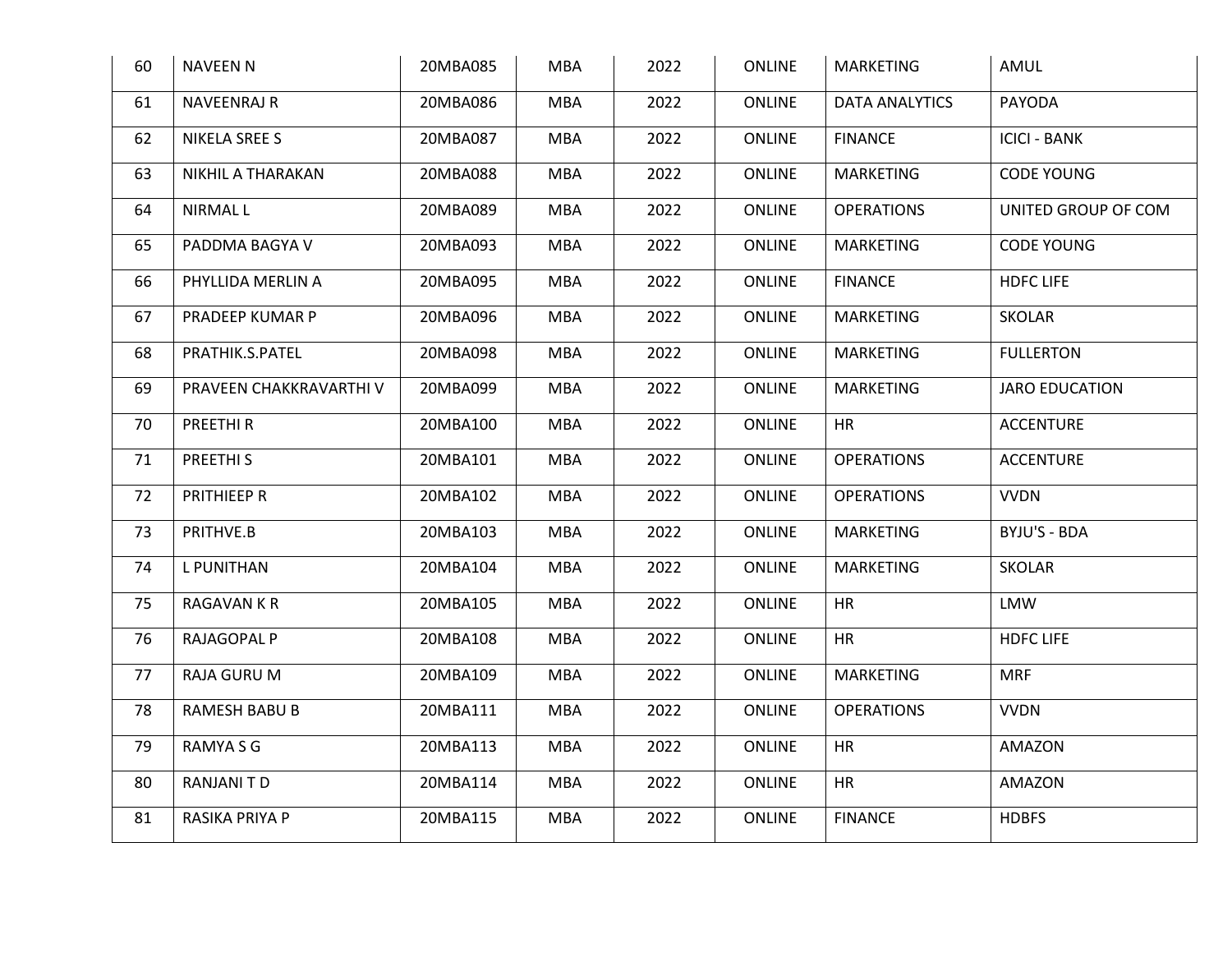| 82  | RAVINAKRRISHNA G         | 20MBA116 | <b>MBA</b> | 2022 | <b>ONLINE</b> | <b>FINANCE</b>        | UTI MUTUAL FUNDS    |
|-----|--------------------------|----------|------------|------|---------------|-----------------------|---------------------|
| 83  | REBHASHI A               | 20MBA117 | <b>MBA</b> | 2022 | <b>ONLINE</b> | <b>OPERATIONS</b>     | <b>TCS</b>          |
| 84  | <b>REX RINOLD SEKAR</b>  | 20MBA118 | <b>MBA</b> | 2022 | <b>ONLINE</b> | <b>OPERATIONS</b>     | <b>ZYCUS</b>        |
| 85  | ROSE ANN V MATHEW        | 20MBA120 | <b>MBA</b> | 2022 | <b>ONLINE</b> | <b>OPERATIONS</b>     | <b>ACCENTURE</b>    |
| 86  | <b>ROSHINI S</b>         | 20MBA121 | <b>MBA</b> | 2022 | <b>ONLINE</b> | <b>DATA ANALYTICS</b> | UGAM SOL            |
| 87  | PRITHVI S.S              | 20MBA122 | <b>MBA</b> | 2022 | <b>ONLINE</b> | <b>MARKETING</b>      | <b>COLGATE</b>      |
| 88  | SANJANA PRAKASH          | 20MBA123 | <b>MBA</b> | 2022 | <b>ONLINE</b> | <b>OPERATIONS</b>     | <b>LATENT VIEW</b>  |
| 89  | SANJEEV KUMAR J          | 20MBA125 | <b>MBA</b> | 2022 | <b>ONLINE</b> | <b>FINANCE</b>        | <b>FEDERAL BANK</b> |
| 90  | <b>SARUKA S</b>          | 20MBA127 | <b>MBA</b> | 2022 | <b>ONLINE</b> | <b>HR</b>             | <b>LMW</b>          |
| 91  | TG.SATHIYAMURTHY         | 20MBA129 | <b>MBA</b> | 2022 | <b>ONLINE</b> | MARKETING             | <b>FULLERTON</b>    |
| 92  | <b>SHANE KENNY NUNES</b> | 20MBA130 | <b>MBA</b> | 2022 | <b>ONLINE</b> | <b>MARKETING</b>      | <b>FEDERAL BANK</b> |
| 93  | SHILPHA DHARSHINI J      | 20MBA132 | <b>MBA</b> | 2022 | <b>ONLINE</b> | <b>OPERATIONS</b>     | <b>VVDN</b>         |
| 94  | SHIVANI SAGAR R          | 20MBA133 | <b>MBA</b> | 2022 | <b>ONLINE</b> | <b>OPERATIONS</b>     | <b>BEROE</b>        |
| 95  | <b>SHOBIKA V</b>         | 20MBA134 | MBA        | 2022 | <b>ONLINE</b> | <b>FINANCE</b>        | <b>ICICI - BANK</b> |
| 96  | <b>SHRIGITH S</b>        | 20MBA135 | <b>MBA</b> | 2022 | <b>ONLINE</b> | <b>MARKETING</b>      | <b>BEROE</b>        |
| 97  | SHRIVEDHA E              | 20MBA137 | <b>MBA</b> | 2022 | <b>ONLINE</b> | <b>MARKETING</b>      | <b>ACCENTURE</b>    |
| 98  | SHUBHAM TRIPATHI S       | 20MBA138 | <b>MBA</b> | 2022 | ONLINE        | MARKETING             | <b>FULLERTON</b>    |
| 99  | SIVARASWANTH             | 20MBA142 | <b>MBA</b> | 2022 | <b>ONLINE</b> | <b>FINANCE</b>        | <b>ICICI - BANK</b> |
| 100 | SOORYA S                 | 20MBA143 | <b>MBA</b> | 2022 | <b>ONLINE</b> | <b>MARKETING</b>      | <b>ICICI - BANK</b> |
| 101 | SOWMIYA.V.S              | 20MBA144 | <b>MBA</b> | 2022 | <b>ONLINE</b> | <b>MARKETING</b>      | <b>BEROE</b>        |
| 102 | SOWMYA P                 | 20MBA145 | <b>MBA</b> | 2022 | <b>ONLINE</b> | <b>OPERATIONS</b>     | <b>HANSEN TECH</b>  |
| 103 | SRI BALAJI R             | 20MBA146 | <b>MBA</b> | 2022 | <b>ONLINE</b> | <b>FINANCE</b>        | <b>FEDERAL BANK</b> |
|     |                          |          |            |      |               |                       |                     |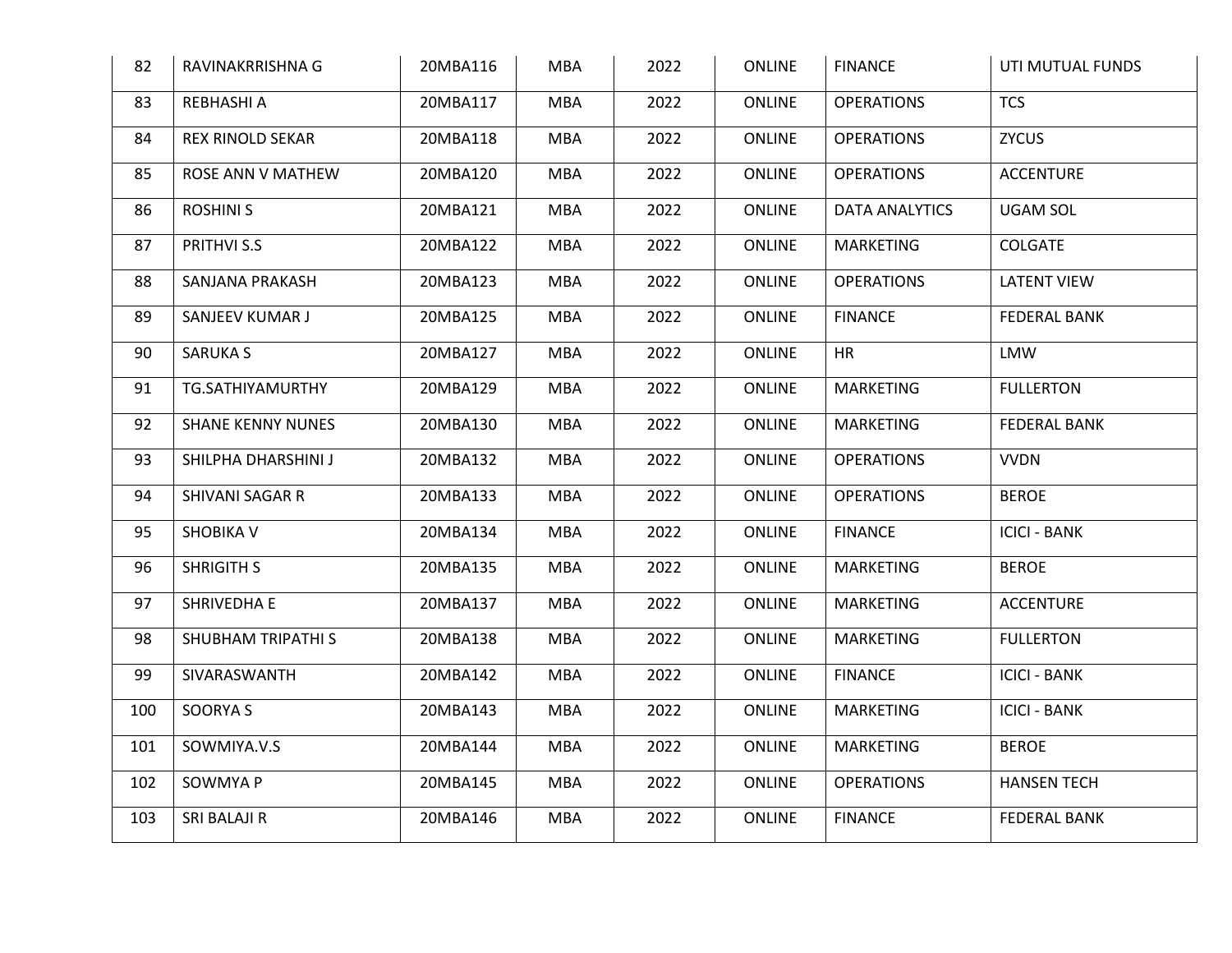| 104 | SRI RAM PRAKASH S       | 20MBA147 | <b>MBA</b> | 2022 | ON CAMPUS         | <b>FINANCE</b>    | <b>CUB</b>         |
|-----|-------------------------|----------|------------|------|-------------------|-------------------|--------------------|
| 105 | SRINIVASAN T            | 20MBA149 | <b>MBA</b> | 2022 | <b>ONLINE</b>     | <b>FINANCE</b>    | <b>ICICI - AMC</b> |
| 106 | <b>SRUTHI S</b>         | 20MBA150 | <b>MBA</b> | 2022 | <b>ONLINE</b>     | <b>MARKETING</b>  | <b>LMW</b>         |
| 107 | <b>SUBASH B</b>         | 20MBA151 | MBA        | 2022 | <b>ONLINE</b>     | <b>MARKETING</b>  | <b>HDFC LIFE</b>   |
| 108 | <b>SUBHASHRIM</b>       | 20MBA152 | <b>MBA</b> | 2022 | <b>ONLINE</b>     | <b>HR</b>         | <b>BGSW</b>        |
| 109 | <b>SUPRITHAK</b>        | 20MBA154 | <b>MBA</b> | 2022 | <b>OFF CAMPUS</b> | <b>FINANCE</b>    | GT                 |
| 110 | SWARNA LAKSHMI S        | 20MBA157 | <b>MBA</b> | 2022 | ONLINE            | <b>FINANCE</b>    | ADECCO             |
| 111 | <b>SWETHAN</b>          | 20MBA159 | <b>MBA</b> | 2022 | <b>ONLINE</b>     | <b>FINANCE</b>    | UTI MUTUAL FUNDS   |
| 112 | SYED IBRAHIM ALI S S    | 20MBA160 | <b>MBA</b> | 2022 | <b>ONLINE</b>     | <b>FINANCE</b>    | <b>TCS</b>         |
| 113 | <b>SYLVIA S</b>         | 20MBA161 | <b>MBA</b> | 2022 | ONLINE            | <b>FINANCE</b>    | <b>BEROE</b>       |
| 114 | THEERTHA K              | 20MBA166 | <b>MBA</b> | 2022 | <b>ONLINE</b>     | <b>HR</b>         | <b>ACCENTURE</b>   |
| 115 | <b>GAYATHRI KENNADY</b> | 20MBA167 | <b>MBA</b> | 2022 | <b>ONLINE</b>     | <b>HR</b>         | <b>FORGE</b>       |
| 116 | UPASANA SRINIVASAN      | 20MBA169 | <b>MBA</b> | 2022 | <b>ONLINE</b>     | <b>HR</b>         | <b>FORGE</b>       |
| 117 | VARSHA MITHRA           | 20MBA172 | <b>MBA</b> | 2022 | ONLINE            | ENTREPRENEURSHIP  | <b>SPORFY</b>      |
| 118 | VARSHINI P              | 20MBA173 | MBA        | 2022 | <b>OFF CAMPUS</b> | <b>FINANCE</b>    | GT                 |
| 119 | <b>VIGNESH C</b>        | 20MBA176 | <b>MBA</b> | 2022 | <b>ONLINE</b>     | <b>MARKETING</b>  | AMUL               |
| 120 | VIJAYA BHARATHI K       | 20MBA177 | MBA        | 2022 | <b>ONLINE</b>     | <b>MARKETING</b>  | <b>CG VAK</b>      |
| 121 | <b>VISHAL R</b>         | 20MBA178 | <b>MBA</b> | 2022 | <b>ONLINE</b>     | <b>OPERATIONS</b> | ADECCO             |
| 122 | YOSEPH JACIN M          | 20MBA180 | <b>MBA</b> | 2022 | <b>ONLINE</b>     | <b>OPERATIONS</b> | <b>TCS</b>         |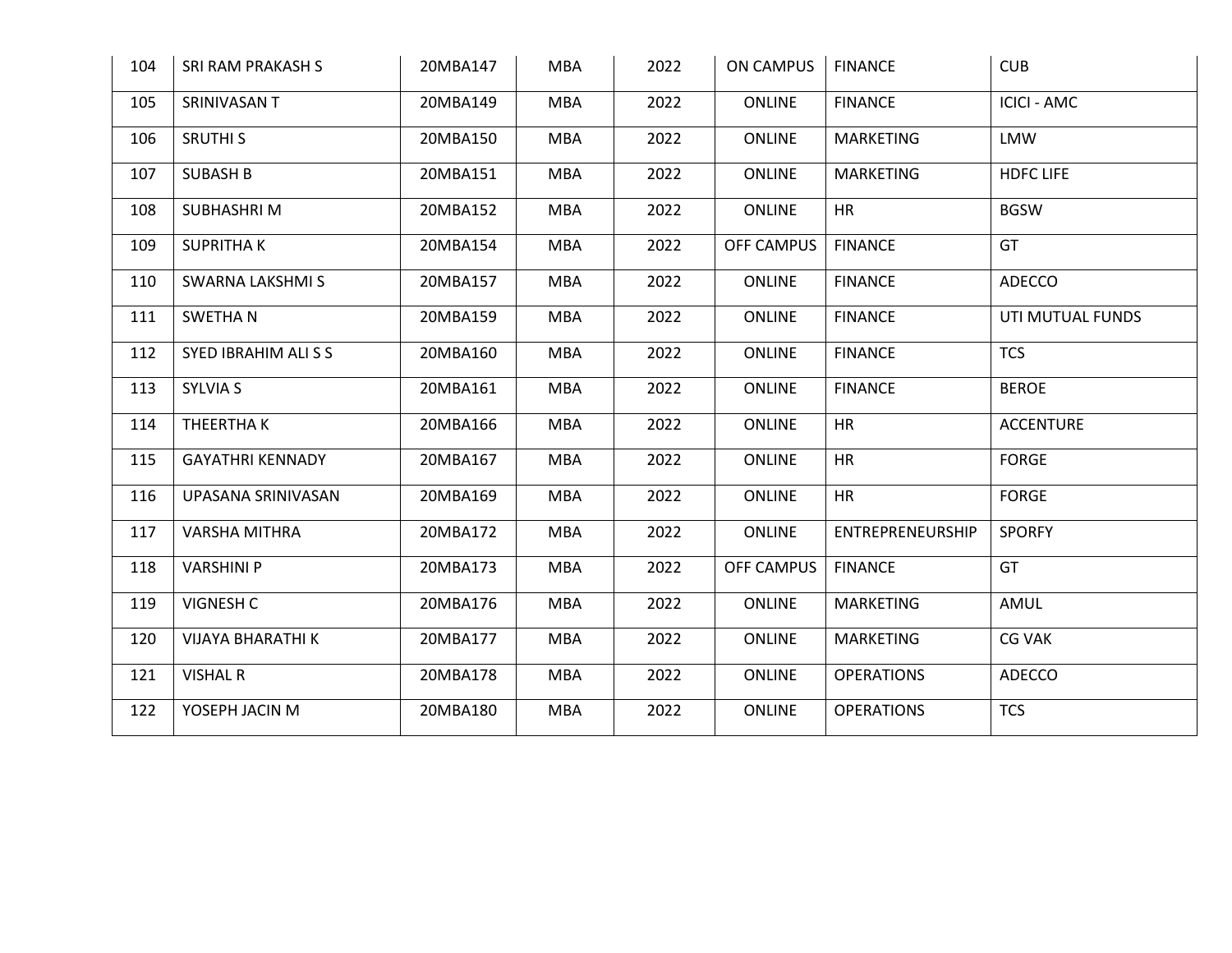

# PLACEMENT DATA



#### **ASSESSMENT YEAR: 2020-21**

| SL.<br>No.     | <b>Name of the Student</b> | <b>University</b><br>No. | <b>DISCIPLINE</b> | <b>YEAR OF</b><br><b>PASSING</b> | <b>MODE OF</b><br><b>PLACEMENT</b> | <b>MAJOR ELECTIVE</b> | <b>ORGANISATION PLACED IN</b> |
|----------------|----------------------------|--------------------------|-------------------|----------------------------------|------------------------------------|-----------------------|-------------------------------|
| $\mathbf{1}$   | Muthu kumar                | 19MBA001                 | <b>MBA</b>        | 2021                             | <b>ONLINE</b>                      | Marketing             | <b>HFFC</b>                   |
| $\overline{2}$ | sreejith S                 | 19MBA002                 | <b>MBA</b>        | 2021                             | <b>ONLINE</b>                      | Finance               | <b>CUB</b>                    |
| 3              | Suba Nandhini K            | 19MBA004                 | <b>MBA</b>        | 2021                             | <b>ONLINE</b>                      | Operations            | <b>CUB</b>                    |
| 4              | Aishwaryaa J               | 19MBA005                 | <b>MBA</b>        | 2021                             | <b>ONLINE</b>                      | Marketing             | <b>ICICI BANK</b>             |
| 5              | Pooja S                    | 19MBA006                 | <b>MBA</b>        | 2021                             | <b>ONLINE</b>                      | Human Resource        | Joules to Watts               |
| 6              | Devadharshini C H          | 19MBA007                 | <b>MBA</b>        | 2021                             | <b>ONLINE</b>                      | Operations            | Kaladi Consulting             |
| 7              | Manigandan P               | 19MBA008                 | <b>MBA</b>        | 2021                             | <b>ONLINE</b>                      | Finance               | <b>ICICI BANK</b>             |
| 8              | Ajith T                    | 19MBA009                 | <b>MBA</b>        | 2021                             | <b>ONLINE</b>                      | Finance               | <b>CUB</b>                    |
| 9              | Manoraj M                  | 19MBA010                 | <b>MBA</b>        | 2021                             | <b>ONLINE</b>                      | Operations            | Aegeas Federal                |
| 10             | <b>KAVISANMATHI J K</b>    | 19MBA012                 | <b>MBA</b>        | 2021                             | <b>ONLINE</b>                      | Finance               | Maxbyte                       |
| 11             | Akshay Siva Chandran       | 19MBA013                 | <b>MBA</b>        | 2021                             | <b>ONLINE</b>                      | Finance               | Aegeas Federal                |
| 12             | Agan Kevin                 | 19MBA014                 | MBA               | 2021                             | <b>ONLINE</b>                      | Operations            | <b>OPPO</b>                   |
| 13             | Harish R                   | 19MBA016                 | <b>MBA</b>        | 2021                             | <b>ONLINE</b>                      | Operations            | Aegeas Federal                |
| 14             | Apoorva Akshitha K         | 19MBA017                 | <b>MBA</b>        | 2021                             | <b>ONLINE</b>                      | Human Resource        | <b>NEEYAMO</b>                |
| 15             | SENTHIL KARTHIKEYAN        | 19MBA018                 | <b>MBA</b>        | 2021                             | <b>ONLINE</b>                      | Marketing             | <b>ICICI BANK</b>             |
| 16             | Aravind Jose D             | 19MBA019                 | MBA               | 2021                             | <b>ONLINE</b>                      | Operations            | CAREERNET                     |
| 17             | RATHINAPRABHU              | 19MBA020                 | <b>MBA</b>        | 2021                             | <b>ONLINE</b>                      | Human Resource        | <b>ICICI BANK</b>             |
| 18             | Vimal Nishanth L           | 19MBA022                 | MBA               | 2021                             | <b>ONLINE</b>                      | Finance               | <b>TCS</b>                    |
| 19             | Arunthathi K               | 19MBA023                 | <b>MBA</b>        | 2021                             | <b>ONLINE</b>                      | Operations            | <b>TCS</b>                    |
| 20             | Abinaya R                  | 19MBA024                 | <b>MBA</b>        | 2021                             | <b>ONLINE</b>                      | Operations            | <b>ICICI BANK</b>             |
| 21             | Yogitaa.S                  | 19MBA025                 | <b>MBA</b>        | 2021                             | <b>ONLINE</b>                      | Finance               | <b>ICICI Securities</b>       |
| 22             | Lakshmi Prabha S           | 19MBA027                 | MBA               | 2021                             | <b>ONLINE</b>                      | Finance               | <b>HEPTAGON TECHNOLOGIES</b>  |
| 23             | ARAVIND KUMAR A            | 19MBA028                 | <b>MBA</b>        | 2021                             | <b>ONLINE</b>                      | Finance               | <b>ICICI BANK</b>             |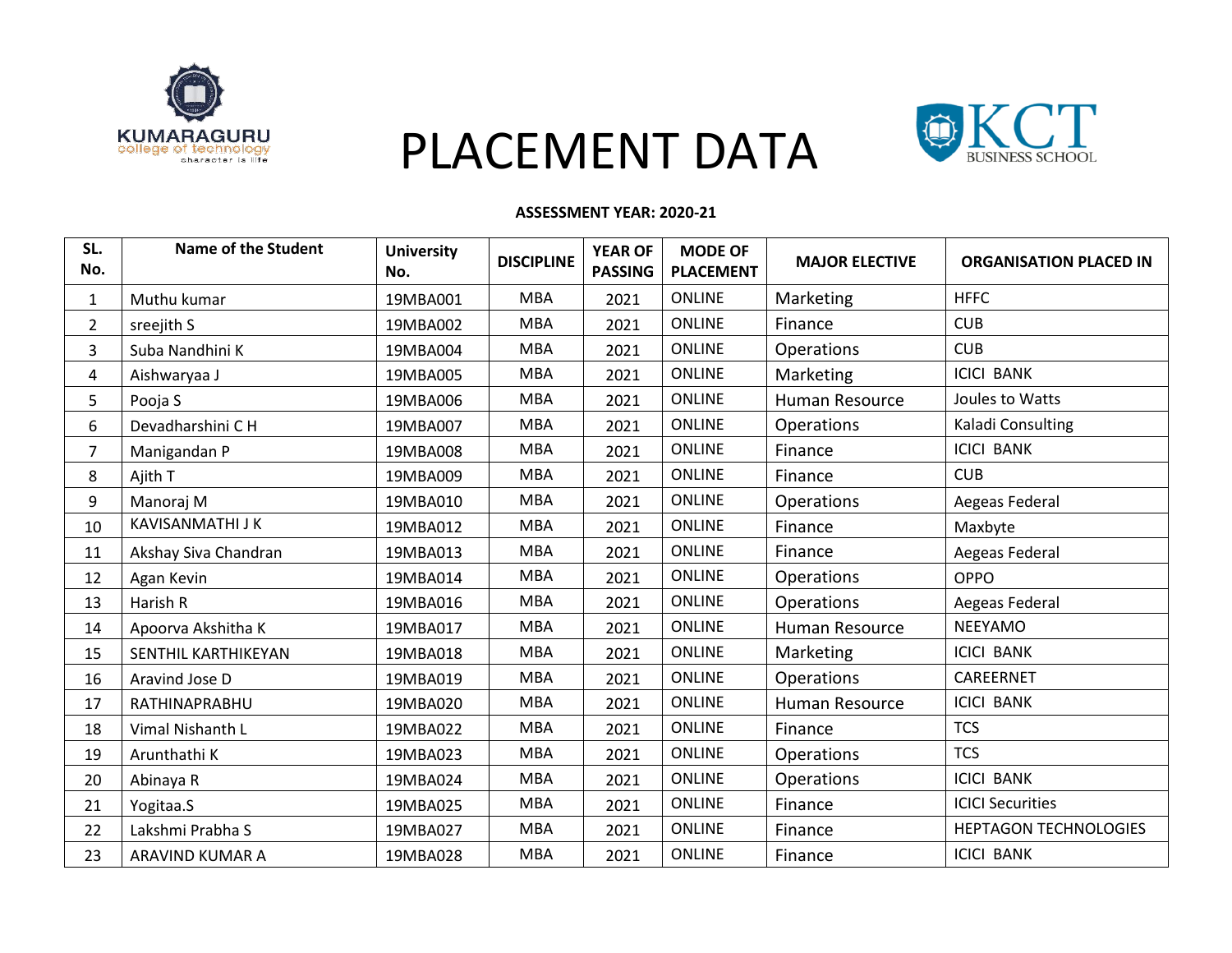| 24 | <b>BHUVANESH A K</b>     | 19MBA029 | <b>MBA</b> | 2021 | <b>ONLINE</b> | <b>MARKETING</b> | Aegeas Federal                          |
|----|--------------------------|----------|------------|------|---------------|------------------|-----------------------------------------|
|    |                          |          | <b>MBA</b> |      | <b>OFF</b>    |                  | Tamil Nadu State-Handloom               |
| 25 | Gokul N                  | 19MBA030 |            | 2021 | <b>CAMPUS</b> | Finance          | Dept                                    |
| 26 | <b>SHALINIK</b>          | 19MBA031 | <b>MBA</b> | 2021 | <b>ONLINE</b> | Finance          | Skill Safari [Edukey]                   |
| 27 | Guhan                    | 19MBA032 | <b>MBA</b> | 2021 | <b>ONLINE</b> | Operations       | Kaladi Consulting                       |
| 28 | Darshini.V.M             | 19MBA033 | <b>MBA</b> | 2021 | ONLINE        | Marketing        | <b>ICICI BANK</b>                       |
| 29 | NIVETHIKAA.K             | 19MBA034 | <b>MBA</b> | 2021 | <b>ONLINE</b> | Finance          | <b>CUB</b>                              |
| 30 | Vignesh N                | 19MBA035 | <b>MBA</b> | 2021 | <b>ONLINE</b> | Operations       | <b>NEEYAMO</b>                          |
| 31 | Yabesh Clinton           | 19MBA036 | <b>MBA</b> | 2021 | <b>ONLINE</b> | Marketing        | Kotak Life                              |
| 32 | Deivaprasad              | 19MBA037 | <b>MBA</b> | 2021 | <b>ONLINE</b> | Finance          | Aegeas Federal                          |
| 33 | Surya.v                  | 19MBA038 | <b>MBA</b> | 2021 | <b>ONLINE</b> | Marketing        | Amazon                                  |
| 34 | G Susmipriya             | 19MBA040 | <b>MBA</b> | 2021 | <b>ONLINE</b> | Marketing        | <b>BYJUS HR</b>                         |
| 35 | Asha Mathew              | 19MBA041 | <b>MBA</b> | 2021 | <b>ONLINE</b> | Operations       | Kotak Life                              |
| 36 | Austin Jeremiah D        | 19MBA042 | <b>MBA</b> | 2021 | <b>ONLINE</b> | Marketing        | <b>HFFC</b>                             |
| 37 | <b>KEERTHI PRASADH B</b> | 19MBA043 | <b>MBA</b> | 2021 | <b>ONLINE</b> | Human Resource   | <b>CUB</b>                              |
| 38 | <b>SANMATHI S</b>        | 19MBA044 | <b>MBA</b> | 2021 | <b>ONLINE</b> | Human Resource   | Aegeas Federal                          |
| 39 | N. KARTHICK GANESH       | 19MBA046 | <b>MBA</b> | 2021 | <b>ONLINE</b> | Finance          | <b>ICICI BANK</b>                       |
| 40 | Aravinth Rajan           | 19MBA048 | <b>MBA</b> | 2021 | <b>ONLINE</b> | Operations       | <b>BERGER PAINTS</b>                    |
| 41 | <b>DINAKAR S</b>         | 19MBA051 | <b>MBA</b> | 2021 | <b>ONLINE</b> | Marketing        | Aegeas Federal                          |
| 42 | Aksaya V                 | 19MBA052 | <b>MBA</b> | 2021 | <b>ONLINE</b> | Finance          | Kotak Life                              |
| 43 | Steeve Elisha Giftson    | 19MBA053 | <b>MBA</b> | 2021 | <b>ONLINE</b> | Finance          | <b>TCS</b>                              |
| 44 | Ramesh S                 | 19MBA054 | <b>MBA</b> | 2021 | <b>ONLINE</b> | Marketing        | <b>HFFC</b>                             |
| 45 | Divya. S                 | 19MBA055 | <b>MBA</b> | 2021 | <b>ONLINE</b> | Operations       | <b>CUB</b>                              |
| 46 | <b>LAVANYA S</b>         | 19MBA056 | <b>MBA</b> | 2021 | <b>ONLINE</b> | Entrepreneurship | Altimertik                              |
| 47 | DIVYALAKSHMI R           | 19MBA057 | <b>MBA</b> | 2021 | <b>ONLINE</b> | Finance          | Aegeas Federal                          |
|    | SUMA <sub>U</sub>        |          |            |      |               |                  | <b>Pranera Services &amp; Solutions</b> |
| 48 |                          | 19MBA058 | <b>MBA</b> | 2021 | <b>ONLINE</b> | Finance          | Pvt Ltd                                 |
| 49 | Gobika                   | 19MBA059 | <b>MBA</b> | 2021 | <b>ONLINE</b> | <b>Marketing</b> | Skill Safari                            |
| 50 | MOHAMMED IBRAHIM M       | 19MBA060 | <b>MBA</b> | 2021 | <b>ONLINE</b> | Marketing        | Placed                                  |
| 51 | BHARATHKUMAR U M         | 19MBA061 | <b>MBA</b> | 2021 | <b>ONLINE</b> | Operations       | Aegeas Federal                          |
| 52 | Shabana farheen          | 19MBA062 | <b>MBA</b> | 2021 | <b>ONLINE</b> | Human Resource   | <b>ICICI BANK</b>                       |
| 53 | <b>SWAMINATHAN A L</b>   | 19MBA063 | <b>MBA</b> | 2021 | <b>ONLINE</b> | Marketing        | <b>EKINCARE</b>                         |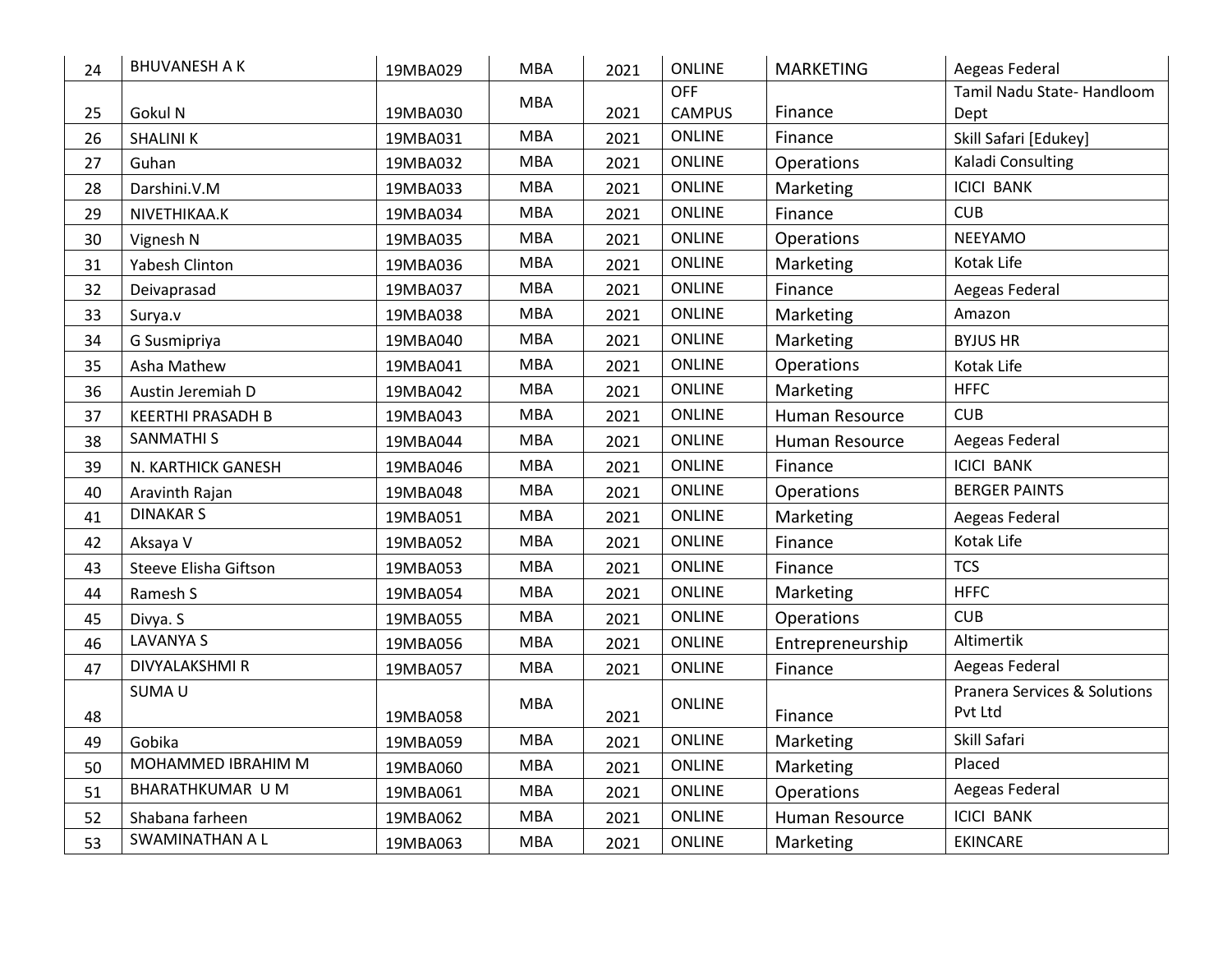| 54 | BPragya varshini           | 19MBA064 | <b>MBA</b> | 2021 | <b>ONLINE</b> | Finance        | <b>HEPTAGON TECHNOLOGIES</b> |
|----|----------------------------|----------|------------|------|---------------|----------------|------------------------------|
| 55 | Gowtham K                  | 19MBA065 | <b>MBA</b> | 2021 | <b>ONLINE</b> | Marketing      | Aegeas Federal               |
| 56 | YASVANTH M K               | 19MBA066 | <b>MBA</b> | 2021 | <b>ONLINE</b> | Human Resource | <b>ICICI BANK</b>            |
| 57 | SNEHAA S                   | 19MBA069 | <b>MBA</b> | 2021 | <b>ONLINE</b> | Marketing      | Tekarch                      |
| 58 | <b>MIDHUNS</b>             | 19MBA070 | <b>MBA</b> | 2021 | <b>ONLINE</b> | Finance        | <b>TCS</b>                   |
| 59 | V.Harikrishna              | 19MBA071 | <b>MBA</b> | 2021 | <b>ONLINE</b> | Operations     | Chola Finance                |
| 60 | S. Vergin Iruthaya Preethi | 19MBA072 | <b>MBA</b> | 2021 | ONLINE        | Human Resource | Kaladi Consulting            |
| 61 | Hariprasath.S              | 19MBA073 | <b>MBA</b> | 2021 | ONLINE        | Finance        | <b>ICICI BANK</b>            |
| 62 | Daisy Priyanka G           | 19MBA074 | <b>MBA</b> | 2021 | <b>ONLINE</b> | Finance        | <b>INTELLIPAAT</b>           |
| 63 | Haritha.K                  | 19MBA075 | <b>MBA</b> | 2021 | <b>ONLINE</b> | Finance        | Robert Bosch                 |
| 64 | Raj Kumar T                | 19MBA076 | <b>MBA</b> | 2021 | ONLINE        | Marketing      | <b>TCS</b>                   |
| 65 | SAMUDRA CHRISTINA FIONA J  | 19MBA078 | <b>MBA</b> | 2021 | <b>ONLINE</b> | Marketing      | <b>Bosch</b>                 |
| 66 | Janujha S                  | 19MBA079 | <b>MBA</b> | 2021 | <b>ONLINE</b> | Marketing      | <b>NEXUS</b>                 |
| 67 | Dinesh Prabhu.M            | 19MBA080 | <b>MBA</b> | 2021 | ONLINE        | Marketing      | <b>HFFC</b>                  |
| 68 | Sarathapriya               | 19MBA083 | <b>MBA</b> | 2021 | <b>ONLINE</b> | Marketing      | Cholamadalm Finance          |
| 69 | Swathi N                   | 19MBA085 | <b>MBA</b> | 2021 | ONLINE        | Finance        | Kaladi Consulting            |
| 70 | Priyadharshini M           | 19MBA086 | <b>MBA</b> | 2021 | ONLINE        | Operations     | CAREERNET                    |
| 71 | KANISHGAA INDRAKUMAR       | 19MBA087 | <b>MBA</b> | 2021 | <b>ONLINE</b> | Finance        | CAREERNET                    |
| 72 | Richaa J                   | 19MBA088 | <b>MBA</b> | 2021 | ONLINE        | Operations     | <b>TCS</b>                   |
| 73 | Kawshik dayalan            | 19MBA089 | <b>MBA</b> | 2021 | ONLINE        | Finance        | <b>HFFC</b>                  |
| 74 | Chipichakkaravarthy.R      | 19MBA090 | <b>MBA</b> | 2021 | <b>ONLINE</b> | Marketing      | <b>TATA AIG</b>              |
| 75 | Aishwarya S                | 19MBA091 | <b>MBA</b> | 2021 | ONLINE        | Finance        | <b>DRAUP</b>                 |
| 76 | PRAVEEN M N                | 19MBA092 | <b>MBA</b> | 2021 | <b>ONLINE</b> | Finance        | <b>Bosch</b>                 |
| 77 | P kowshika                 | 19MBA093 | <b>MBA</b> | 2021 | <b>ONLINE</b> | Marketing      | Kaladi Consulting            |
| 78 | Muthukumar T               | 19MBA094 | <b>MBA</b> | 2021 | ONLINE        | Operations     | Aegeas Federal               |
| 79 | <b>KARTHIKA S</b>          | 19MBA096 | <b>MBA</b> | 2021 | ONLINE        | Finance        | Aegeas Federal               |
| 80 | <b>LOGEESWARAN R</b>       | 19MBA097 | <b>MBA</b> | 2021 | <b>ONLINE</b> | Marketing      | Sakthi Finance               |
| 81 | <b>MADHU MITHA S</b>       | 19MBA099 | <b>MBA</b> | 2021 | ONLINE        | Finance        | Surreti Insurance            |
| 82 | Gowtham P                  | 19MBA100 | <b>MBA</b> | 2021 | ONLINE        | Finance        | <b>ICICI BANK</b>            |
| 83 | SOWPARNIKA R               | 19MBA102 | <b>MBA</b> | 2021 | <b>ONLINE</b> | Human Resource | Aegeas Federal               |
| 84 | AK.MANIKANDAN              | 19MBA103 | <b>MBA</b> | 2021 | ONLINE        | Marketing      | <b>TCS</b>                   |
| 85 | Pranaambika M              | 19MBA104 | <b>MBA</b> | 2021 | <b>ONLINE</b> | Marketing      | <b>CUB</b>                   |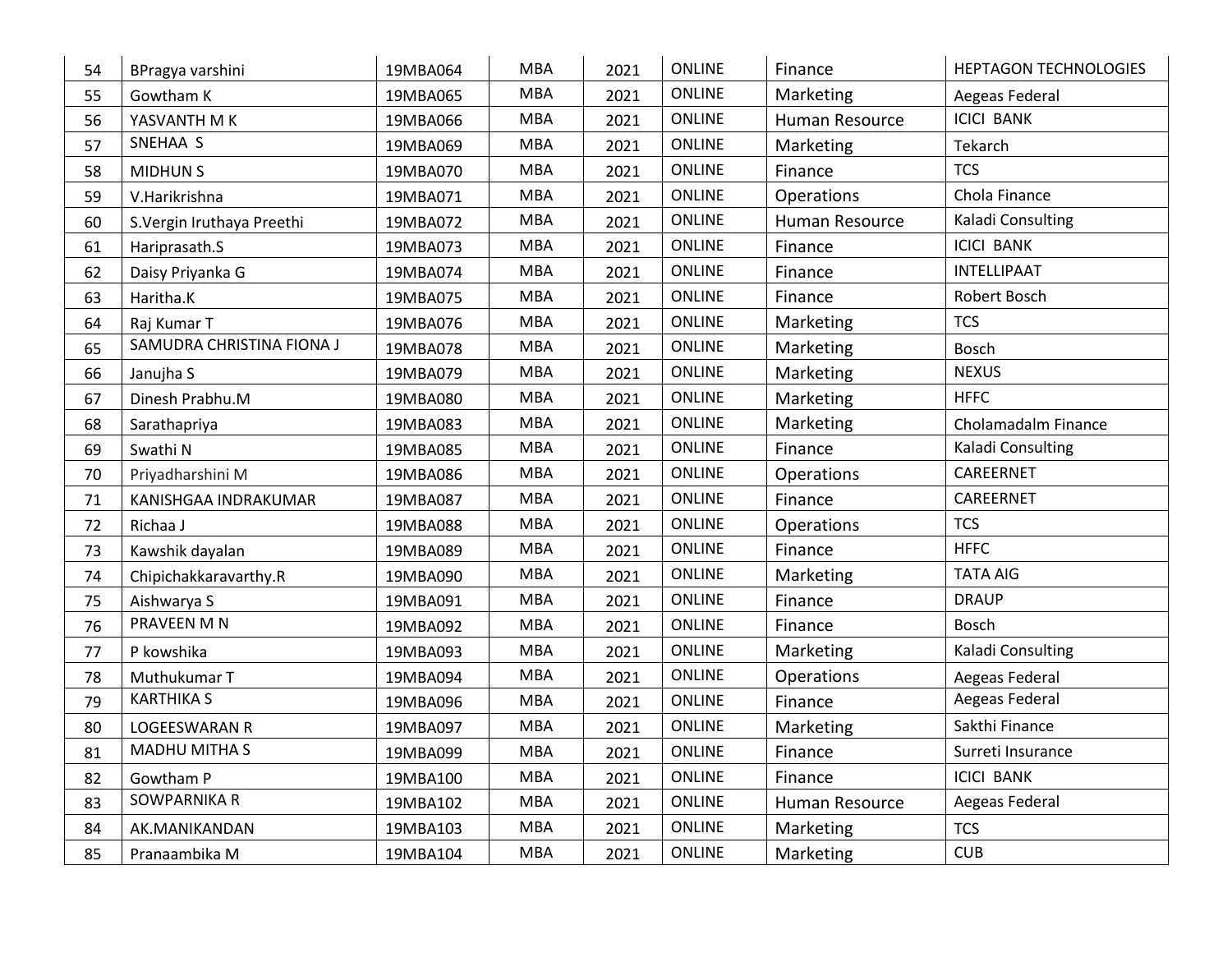| 86  | Michael Benny Hinn .J     | 19MBA105 | <b>MBA</b> | 2021 | <b>ONLINE</b> | Marketing                | <b>ICICI BANK</b>                                             |
|-----|---------------------------|----------|------------|------|---------------|--------------------------|---------------------------------------------------------------|
| 87  | <b>VANISREE D</b>         | 19MBA106 | <b>MBA</b> | 2021 | <b>ONLINE</b> | Marketing                | Amazon                                                        |
| 88  | <b>VASANTH KUMAR B</b>    | 19MBA108 | <b>MBA</b> | 2021 | <b>ONLINE</b> | Marketing                | Aegeas Federal                                                |
| 89  | Priyanka Rajasekaran      | 19MBA109 | <b>MBA</b> | 2021 | <b>ONLINE</b> | Finance                  | <b>ICICI BANK</b>                                             |
| 90  | <b>MONIKA A</b>           | 19MBA111 | <b>MBA</b> | 2021 | <b>ONLINE</b> | Finance                  | Altimetrik                                                    |
| 91  | VANDANA PRABHU V          | 19MBA112 | <b>MBA</b> | 2021 | <b>ONLINE</b> | Entrepreneurship         | Pershing India Operational<br><b>Services Private Limited</b> |
| 92  | Vijay R Kadni             | 19MBA113 | <b>MBA</b> | 2021 | <b>ONLINE</b> | Finance                  | <b>ICICI BANK</b>                                             |
| 93  | Nikilesh PP               | 19MBA117 | <b>MBA</b> | 2021 | <b>ONLINE</b> | Marketing                | Aegeas Federal                                                |
| 94  | <b>DHANUSHMATHIR</b>      | 19MBA118 | <b>MBA</b> | 2021 | <b>ONLINE</b> | Operations               | Kaladi Consulting                                             |
| 95  | K P Nithin Srinivas       | 19MBA119 | <b>MBA</b> | 2021 | <b>ONLINE</b> | Marketing                | <b>ITC-PPO</b>                                                |
| 96  | Gopika.G.S                | 19MBA120 | <b>MBA</b> | 2021 | <b>ONLINE</b> | Finance                  | CAREERNET                                                     |
| 97  | YASHINI J                 | 19MBA121 | <b>MBA</b> | 2021 | <b>ONLINE</b> | Finance                  | <b>Higher Education</b>                                       |
| 98  | Sunil Kumar R             | 19MBA122 | <b>MBA</b> | 2021 | <b>ONLINE</b> | Finance                  | <b>NEXUS</b>                                                  |
| 99  | Dinesh                    | 19MBA123 | <b>MBA</b> | 2021 | <b>ONLINE</b> | Human Resource           | CAREERNET                                                     |
| 100 | T.P.PRAVEEN               | 19MBA125 | <b>MBA</b> | 2021 | <b>ONLINE</b> | Finance                  | <b>TCS</b>                                                    |
| 101 | DEEPAK.G                  | 19MBA126 | <b>MBA</b> | 2021 | <b>ONLINE</b> | Finance                  | Jaro Education                                                |
| 102 | Praveena.T                | 19MBA127 | <b>MBA</b> | 2021 | <b>ONLINE</b> | Human Resource           | <b>ICICI BANK</b>                                             |
| 103 | Pravin Kumar K            | 19MBA129 | <b>MBA</b> | 2021 | <b>ONLINE</b> | Entrepreneurship         | <b>BWC International</b>                                      |
| 104 | Dinesh Kumar.K            | 19MBA130 | <b>MBA</b> | 2021 | <b>ONLINE</b> | Human Resource           | Pinclick                                                      |
| 105 | <b>RAJESH V</b>           | 19MBA132 | <b>MBA</b> | 2021 | <b>ONLINE</b> | Finance                  | <b>ITC-PPO</b>                                                |
| 106 | <b>MONISH RAJ S</b>       | 19MBA133 | <b>MBA</b> | 2021 | <b>ONLINE</b> | Finance                  | CAREERNET                                                     |
| 107 | <b>GOWTHAMAN B</b>        | 19MBA134 | <b>MBA</b> | 2021 | <b>ONLINE</b> | Human Resource           | <b>TCS</b>                                                    |
| 108 | <b>Balasubramaniam S</b>  | 19MBA135 | <b>MBA</b> | 2021 | <b>ONLINE</b> | Finance                  | <b>ICICI BANK</b>                                             |
| 109 | Selvakumar P              | 19MBA136 | <b>MBA</b> | 2021 | <b>ONLINE</b> | Finance                  | <b>ICICI BANK</b>                                             |
| 110 | Dharsan N                 | 19MBA137 | <b>MBA</b> | 2021 | <b>ONLINE</b> | <b>Operations</b>        | <b>ICICI BANK</b>                                             |
| 111 | Dhanush M                 | 19MBA138 | <b>MBA</b> | 2021 | <b>ONLINE</b> | Finance                  | Colgate                                                       |
| 112 | Raghul.P                  | 19MBA139 | <b>MBA</b> | 2021 | <b>ONLINE</b> | Analytics and<br>Systems | <b>ICICI BANK</b>                                             |
| 113 | <b>REUBEN KURIEN JOHN</b> | 19MBA141 | <b>MBA</b> | 2021 | <b>ONLINE</b> | Finance                  | <b>Adtech Corp Technologies</b>                               |
| 114 | Vaibhav kirthish          | 19MBA142 | <b>MBA</b> | 2021 | <b>ONLINE</b> | Operations               | <b>ICICI BANK</b>                                             |
| 115 | Devi M                    | 19MBA144 | <b>MBA</b> | 2021 | <b>ONLINE</b> | Operations               | <b>Federal Bank</b>                                           |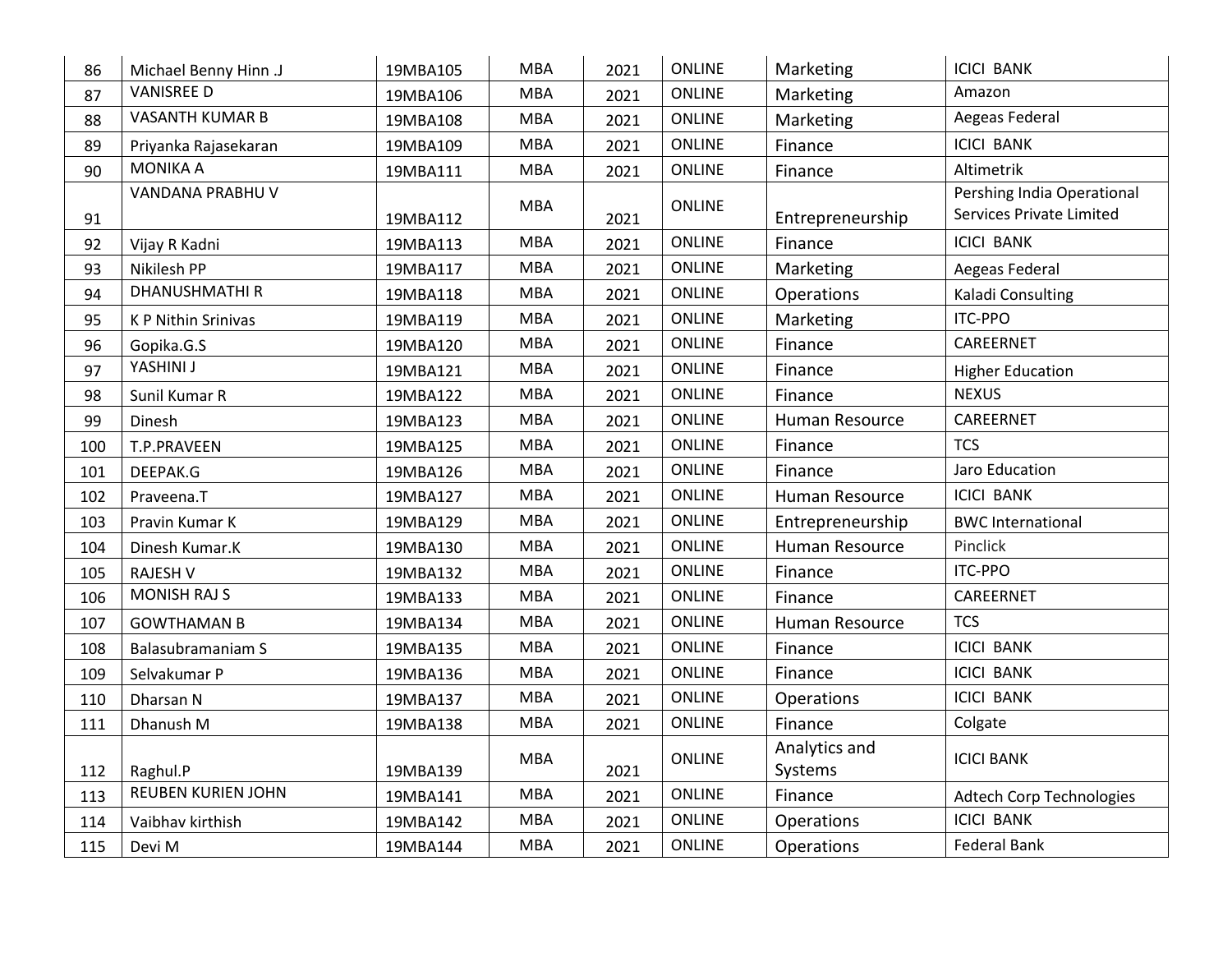| 116 | Sanjeev kanna . G                     | 19MBA145 | <b>MBA</b> | 2021 | <b>ONLINE</b> | Human Resource   | Perfeeti Van Mille |
|-----|---------------------------------------|----------|------------|------|---------------|------------------|--------------------|
| 117 | SANTHOSH KUMAR G J                    | 19MBA147 | <b>MBA</b> | 2021 | <b>ONLINE</b> | Operations       | Wildcraft          |
| 118 | sruti                                 | 19MBA148 | <b>MBA</b> | 2021 | <b>ONLINE</b> | Finance          | <b>Byjus</b>       |
| 119 | <b>KOUSHIK NANTHA S</b>               | 19MBA149 | <b>MBA</b> | 2021 | <b>ONLINE</b> | Operations       | Own Biz            |
| 120 | SATHANAND M                           | 19MBA150 | <b>MBA</b> | 2021 | <b>ONLINE</b> | Operations       | ABT                |
| 121 | Tharun                                | 19MBA151 | <b>MBA</b> | 2021 | <b>ONLINE</b> | Marketing        | <b>Byjus</b>       |
| 122 | <b>BHAGATH PRAKATHIES G</b>           | 19MBA153 | <b>MBA</b> | 2021 | <b>ONLINE</b> | Finance          | Aegeas Federal     |
| 123 | Pradeep Kumar.P                       | 19MBA154 | <b>MBA</b> | 2021 | <b>ONLINE</b> | Marketing        | Perfetti Van Mille |
| 124 | Rajith R                              | 19MBA157 | <b>MBA</b> | 2021 | <b>ONLINE</b> | Operations       | <b>ICICI BANK</b>  |
| 125 | S chandhini Xavier                    | 19MBA160 | <b>MBA</b> | 2021 | <b>ONLINE</b> | Finance          | <b>BYJUS HR</b>    |
| 126 | Seeni Kokila                          | 19MBA161 | <b>MBA</b> | 2021 | <b>ONLINE</b> | Finance          | Cipaca             |
| 127 | NICKIITH.N                            | 19MBA162 | <b>MBA</b> | 2021 | <b>ONLINE</b> | Operations       | <b>TATA AIG</b>    |
| 128 | <b>BALAJISRIVATHSAN SK</b>            | 19MBA164 | <b>MBA</b> | 2021 | <b>ONLINE</b> | Operations       | Amazon             |
| 129 | Gokulpraveen                          | 19MBA165 | <b>MBA</b> | 2021 | <b>ONLINE</b> | Marketing        | <b>BYJUS HR</b>    |
| 130 | <b>RESMIKR</b>                        | 19MBA167 | <b>MBA</b> | 2021 | <b>ONLINE</b> | Finance          | Aegeas Federal     |
| 131 | <b>MAHENDRANKS</b>                    | 19MBA169 | <b>MBA</b> | 2021 | ONLINE        | Finance          | Swin Technologies  |
| 132 | <b>J.SANJAYAN</b>                     | 19MBA170 | <b>MBA</b> | 2021 | <b>ONLINE</b> | Marketing        | NoPaperForms       |
| 133 | Kandan K C                            | 19MBA171 | <b>MBA</b> | 2021 | <b>ONLINE</b> | <b>Marketing</b> | <b>ICICI BANK</b>  |
| 134 | Khishor.M                             | 19MBA172 | <b>MBA</b> | 2021 | <b>ONLINE</b> | Finance          | <b>TCS</b>         |
| 135 | <b>RAJIV V</b>                        | 19MBA173 | <b>MBA</b> | 2021 | <b>ONLINE</b> | Finance          | <b>Stock One</b>   |
| 136 | THEKKEMANNIL STEPHEN<br><b>GEORGE</b> | 19MBA174 | <b>MBA</b> | 2021 | ONLINE        | Marketing        | Axis Bank          |
| 137 | Selvi.J                               | 19MBA175 | <b>MBA</b> | 2021 | <b>ONLINE</b> | Human Resource   | <b>NEXUS</b>       |
| 138 | Thirumoorthi Raja R                   | 19MBA176 | <b>MBA</b> | 2021 | <b>ONLINE</b> | Entrepreneurship | <b>TCS</b>         |
| 139 | Siddharth D A                         | 19MBA179 | <b>MBA</b> | 2021 | ONLINE        | Operations       | <b>BYJUS OPS</b>   |
| 140 | MONISAA THARANI S K                   | 19MBA180 | <b>MBA</b> | 2021 | <b>ONLINE</b> | Operations       | Amazon             |
| 141 | S.S.Harish                            | 19MBA181 | <b>MBA</b> | 2021 | <b>ONLINE</b> | Marketing        | <b>CUB</b>         |
| 142 | Ashwini G                             | 19MBA182 | <b>MBA</b> | 2021 | <b>ONLINE</b> | Marketing        | <b>ICICI BANK</b>  |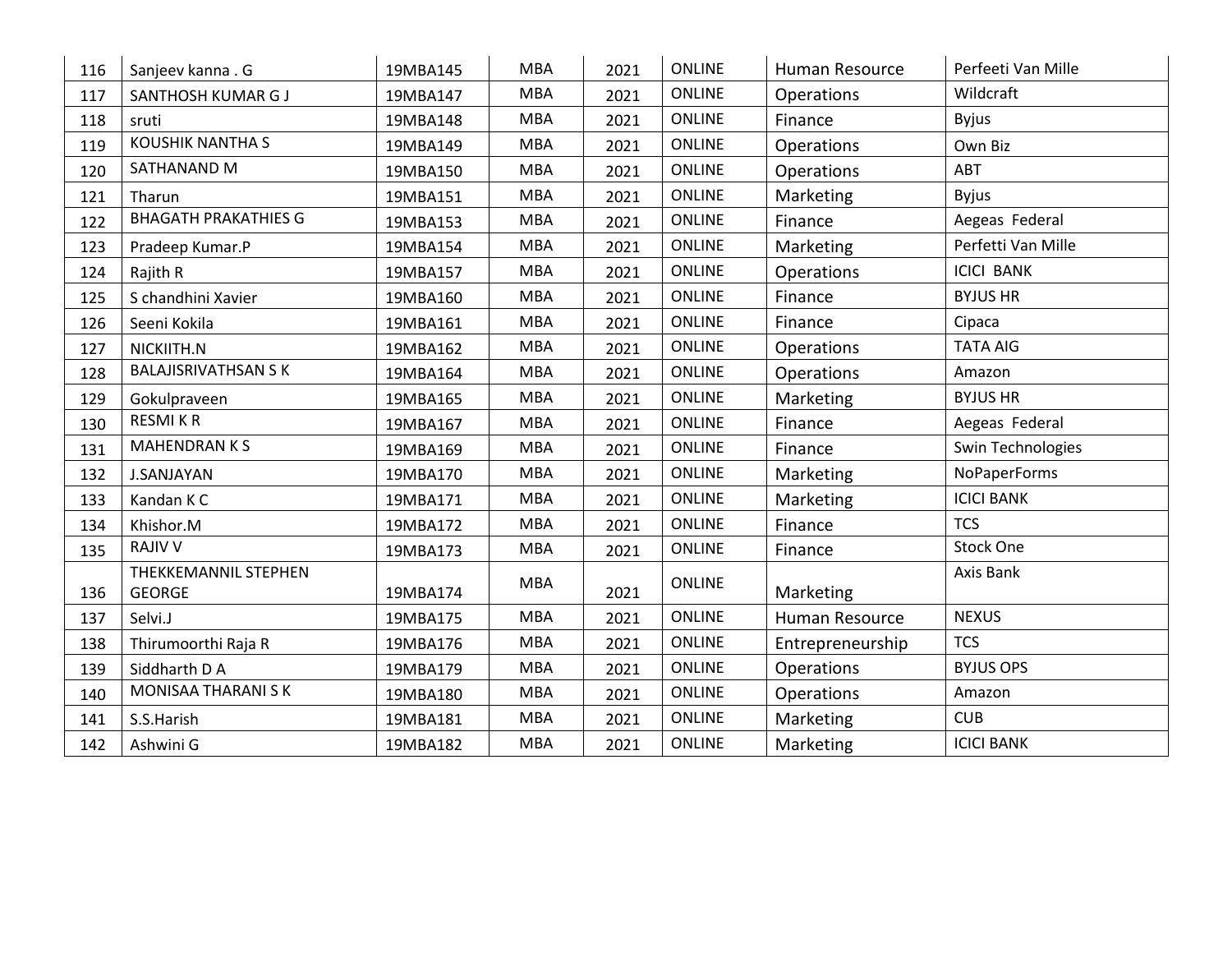

# PLACEMENT DATA



#### **ASSESSMENT YEAR: 2019-20**

| S.No           | Name of the student    | <b>University</b><br>No. | <b>DISCIPLINE</b> | <b>YEAR OF</b><br><b>PASSING</b> | <b>MODE OF</b><br><b>PLACEMENT</b> | <b>MAJOR ELECTIVE</b>    | <b>ORGANISATION PLACED IN</b> |
|----------------|------------------------|--------------------------|-------------------|----------------------------------|------------------------------------|--------------------------|-------------------------------|
| $\mathbf{1}$   | M. SUBA PRIYA          | 18MBA001                 | <b>MBA</b>        | 2020                             | ON<br><b>CAMPUS</b>                | Finance                  | Religare                      |
| $\overline{2}$ | <b>ROHITH PS</b>       | 18MBA002                 | <b>MBA</b>        | 2020                             | ON<br><b>CAMPUS</b>                | System /Analytics        | <b>ICICI Securities</b>       |
| 3              | P.AMRITHA VARSHINI     | 18MBA003                 | <b>MBA</b>        | 2020                             | <b>OFF</b><br><b>CAMPUS</b>        | <b>HR</b>                | <b>Grant Thornton</b>         |
| 4              | POOJITA K.R            | 18MBA004                 | <b>MBA</b>        | 2020                             | ON<br><b>CAMPUS</b>                | Finance                  | <b>HFFC</b>                   |
| 5              | SIVARANJANI.S          | 18MBA005                 | <b>MBA</b>        | 2020                             | <b>ON</b><br><b>CAMPUS</b>         | Finance                  | <b>Federal Bank</b>           |
| 6              | <b>SUGANYA P</b>       | 18MBA006                 | <b>MBA</b>        | 2020                             | ON<br><b>CAMPUS</b>                | Marketing                | Coca Cola                     |
| $\overline{7}$ | PETES LIANDO J         | 18MBA007                 | <b>MBA</b>        | 2020                             | <b>OFF</b><br><b>CAMPUS</b>        | Operations               | <b>Asian Paints</b>           |
| 8              | <b>B SRIRAM</b>        | 18MBA009                 | <b>MBA</b>        | 2020                             | ON<br><b>CAMPUS</b>                | Marketing                | Coca Cola                     |
| 9              | <b>ANAND B</b>         | 18MBA010                 | <b>MBA</b>        | 2020                             | <b>OFF</b><br><b>CAMPUS</b>        | Marketing                | Zreya                         |
| 10             | <b>NIMITHAKB</b>       | 18MBA011                 | <b>MBA</b>        | 2020                             | ON<br><b>CAMPUS</b>                | Marketing                | Draup                         |
| 11             | <b>VIVEKANANTHAN.K</b> | 18MBA012                 | <b>MBA</b>        | 2020                             | ON<br><b>CAMPUS</b>                | Finance                  | Draup                         |
| 12             | <b>VENKATRAMANAN S</b> | 18MBA013                 | <b>MBA</b>        | 2020                             | ON<br><b>CAMPUS</b>                | <b>System /Analytics</b> | <b>CUB</b>                    |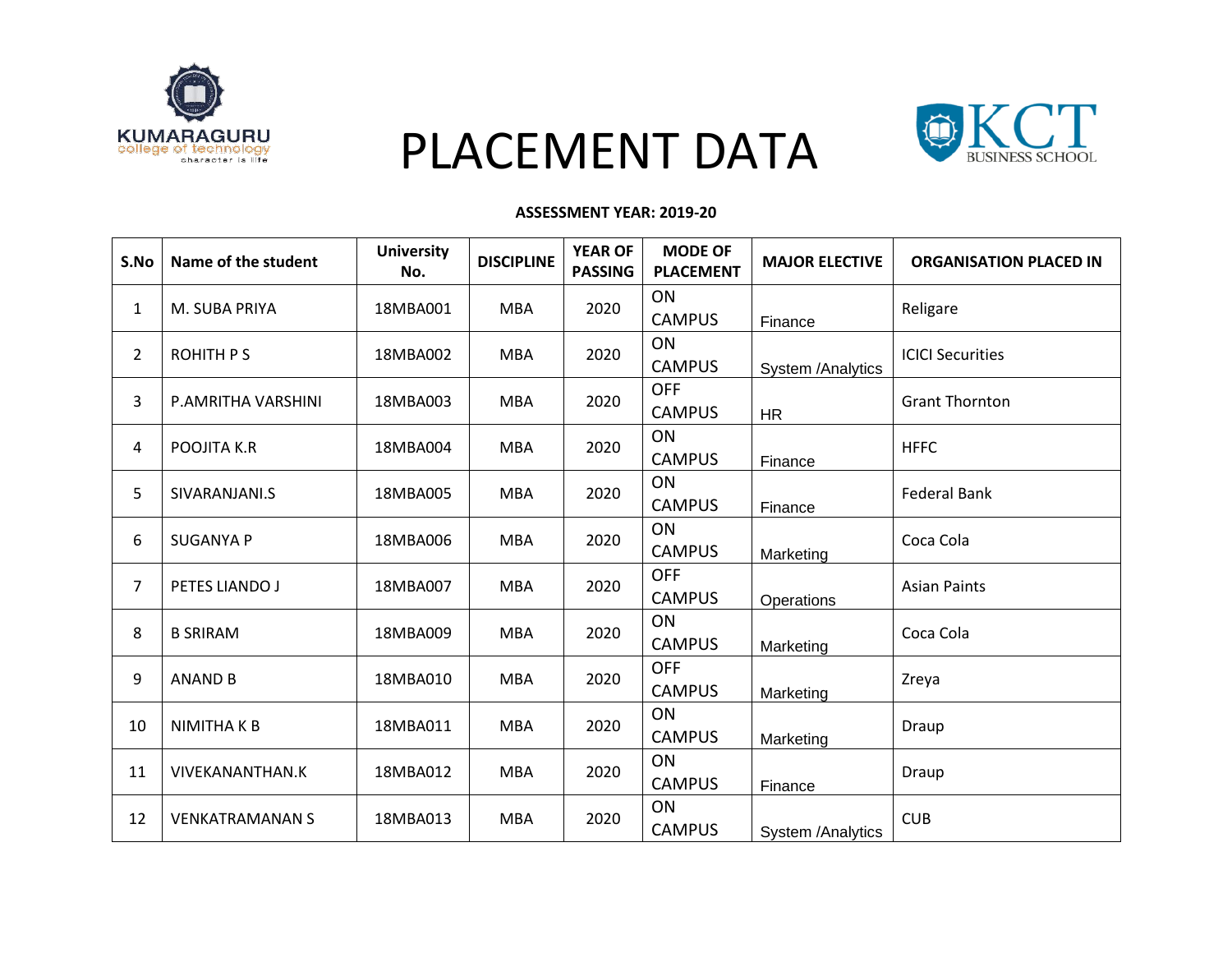| 13 | M.RAMYA SHREE          | 18MBA015 | <b>MBA</b> | 2020 | <b>OFF</b><br><b>CAMPUS</b> | Finance          | <b>Career Net</b> |
|----|------------------------|----------|------------|------|-----------------------------|------------------|-------------------|
| 14 | <b>NIVEDAK</b>         | 18MBA016 | <b>MBA</b> | 2020 | ON<br><b>CAMPUS</b>         | Entreprenureship | <b>ICICI BANK</b> |
| 15 | <b>KEERTHANA V</b>     | 18MBA017 | <b>MBA</b> | 2020 | ON<br><b>CAMPUS</b>         | <b>HR</b>        | Colgate Palmolive |
| 16 | <b>GOBINATH K</b>      | 18MBA018 | <b>MBA</b> | 2020 | ON<br><b>CAMPUS</b>         | Finance          | <b>Dmart</b>      |
| 17 | <b>VALLABI C</b>       | 18MBA019 | <b>MBA</b> | 2020 | ON<br><b>CAMPUS</b>         | Marketing        | <b>ICICI BANK</b> |
| 18 | <b>VIGNESH M</b>       | 18MBA020 | <b>MBA</b> | 2020 | ON<br><b>CAMPUS</b>         | Operations       | <b>ICICI BANK</b> |
| 19 | LOKESH.K               | 18MBA022 | <b>MBA</b> | 2020 | ON<br><b>CAMPUS</b>         | Finance          | Religare          |
| 20 | NIVETHITHA S           | 18MBA023 | <b>MBA</b> | 2020 | ON<br><b>CAMPUS</b>         | Finance          | Religare          |
| 21 | <b>SURYAK</b>          | 18MBA024 | <b>MBA</b> | 2020 | ON<br><b>CAMPUS</b>         | Entreprenureship | <b>ITC</b>        |
| 22 | <b>SANTHIYA R</b>      | 18MBA025 | <b>MBA</b> | 2020 | ON<br><b>CAMPUS</b>         | Marketing        | Exelca            |
| 23 | BALAKUMAR              | 18MBA026 | <b>MBA</b> | 2020 | ON<br><b>CAMPUS</b>         | Finance          | <b>MRF</b>        |
| 24 | <b>KRISHNA KUMAR G</b> | 18MBA027 | <b>MBA</b> | 2020 | ON<br><b>CAMPUS</b>         | Marketing        | Ninjacart         |
| 25 | SATHYA NARAYANAN N     | 18MBA028 | <b>MBA</b> | 2020 | ON<br><b>CAMPUS</b>         | Operations       | <b>CUB</b>        |
| 26 | RAJASHREE.V            | 18MBA029 | <b>MBA</b> | 2020 | ON<br><b>CAMPUS</b>         | Marketing        | <b>ICICI BANK</b> |
| 27 | SAMBATH KUMAR R        | 18MBA031 | <b>MBA</b> | 2020 | ON<br><b>CAMPUS</b>         | Operations       | <b>CUB</b>        |
| 28 | PARVATHY SUBHASH       | 18MBA032 | <b>MBA</b> | 2020 | ON<br><b>CAMPUS</b>         | Operations       | <b>Career Net</b> |
| 29 | SANGAVI.L              | 18MBA033 | <b>MBA</b> | 2020 | ON<br><b>CAMPUS</b>         | Finance          | Draup             |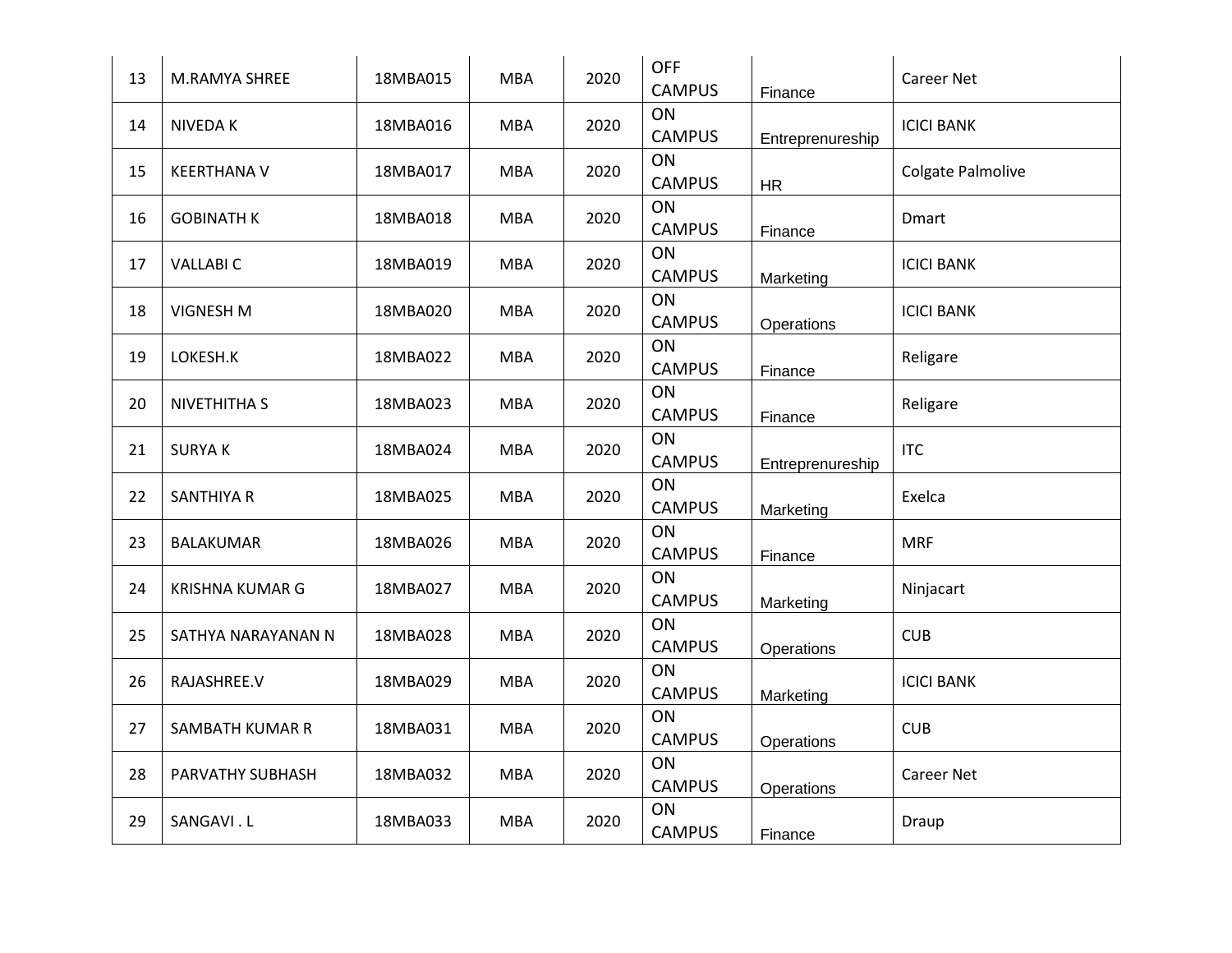| 30 | <b>KEERTHIPRIYA K</b> | 18MBA034 | <b>MBA</b> | 2020 | ON<br><b>CAMPUS</b> | Finance           | <b>ICICI Securities</b>  |
|----|-----------------------|----------|------------|------|---------------------|-------------------|--------------------------|
| 31 | JEYA VIGRANTH.R       | 18MBA036 | <b>MBA</b> | 2020 | ON<br><b>CAMPUS</b> | Marketing         | <b>ICICI BANK</b>        |
| 32 | KIRTHIGA.N            | 18MBA037 | <b>MBA</b> | 2020 | ON<br><b>CAMPUS</b> | <b>HR</b>         | Religare                 |
| 33 | DEEPAK RAJ KUMAR K    | 18MBA038 | <b>MBA</b> | 2020 | ON<br><b>CAMPUS</b> | System /Analytics | Religare                 |
| 34 | MURUGAPPAN CT         | 18MBA039 | <b>MBA</b> | 2020 | ON<br><b>CAMPUS</b> | Finance           | <b>CUB</b>               |
| 35 | <b>VASUKID</b>        | 18MBA040 | <b>MBA</b> | 2020 | ON<br><b>CAMPUS</b> | Entreprenureship  | Dmart                    |
| 36 | V. MADHUMATHIE        | 18MBA041 | <b>MBA</b> | 2020 | ON<br><b>CAMPUS</b> | Finance           | <b>Dmart</b>             |
| 37 | MOUNESHWARI R         | 18MBA044 | <b>MBA</b> | 2020 | ON<br><b>CAMPUS</b> | Marketing         | Indegene                 |
| 38 | <b>GAYATHRI R</b>     | 18MBA045 | <b>MBA</b> | 2020 | ON<br><b>CAMPUS</b> | Operations        | Exelca                   |
| 39 | RAJAGURU PANDIAN B    | 18MBA048 | <b>MBA</b> | 2020 | ON<br><b>CAMPUS</b> | Operations        | <b>HFFC</b>              |
| 40 | ARAVINDHAN            | 18MBA049 | <b>MBA</b> | 2020 | ON<br><b>CAMPUS</b> | Operations        | <b>Phase Sports</b>      |
| 41 | <b>RAVEENA S</b>      | 18MBA050 | <b>MBA</b> | 2020 | ON<br><b>CAMPUS</b> | Operations        | Religare                 |
| 42 | <b>JAICHANDRAN A</b>  | 18MBA051 | <b>MBA</b> | 2020 | ON<br><b>CAMPUS</b> | <b>HR</b>         | <b>VVDN Technologies</b> |
| 43 | <b>GAYATHRIR</b>      | 18MBA052 | <b>MBA</b> | 2020 | ON<br><b>CAMPUS</b> | System /Analytics | <b>Dmart</b>             |
| 44 | <b>KARTHIK S</b>      | 18MBA053 | <b>MBA</b> | 2020 | ON<br><b>CAMPUS</b> | Operations        | <b>CUB</b>               |
| 45 | KAILASH KUMAR K       | 18MBA054 | <b>MBA</b> | 2020 | ON<br><b>CAMPUS</b> | Finance           | <b>TTK</b>               |
| 46 | LAKSHMIPRIYA          | 18MBA055 | <b>MBA</b> | 2020 | ON<br><b>CAMPUS</b> | <b>HR</b>         | Religare                 |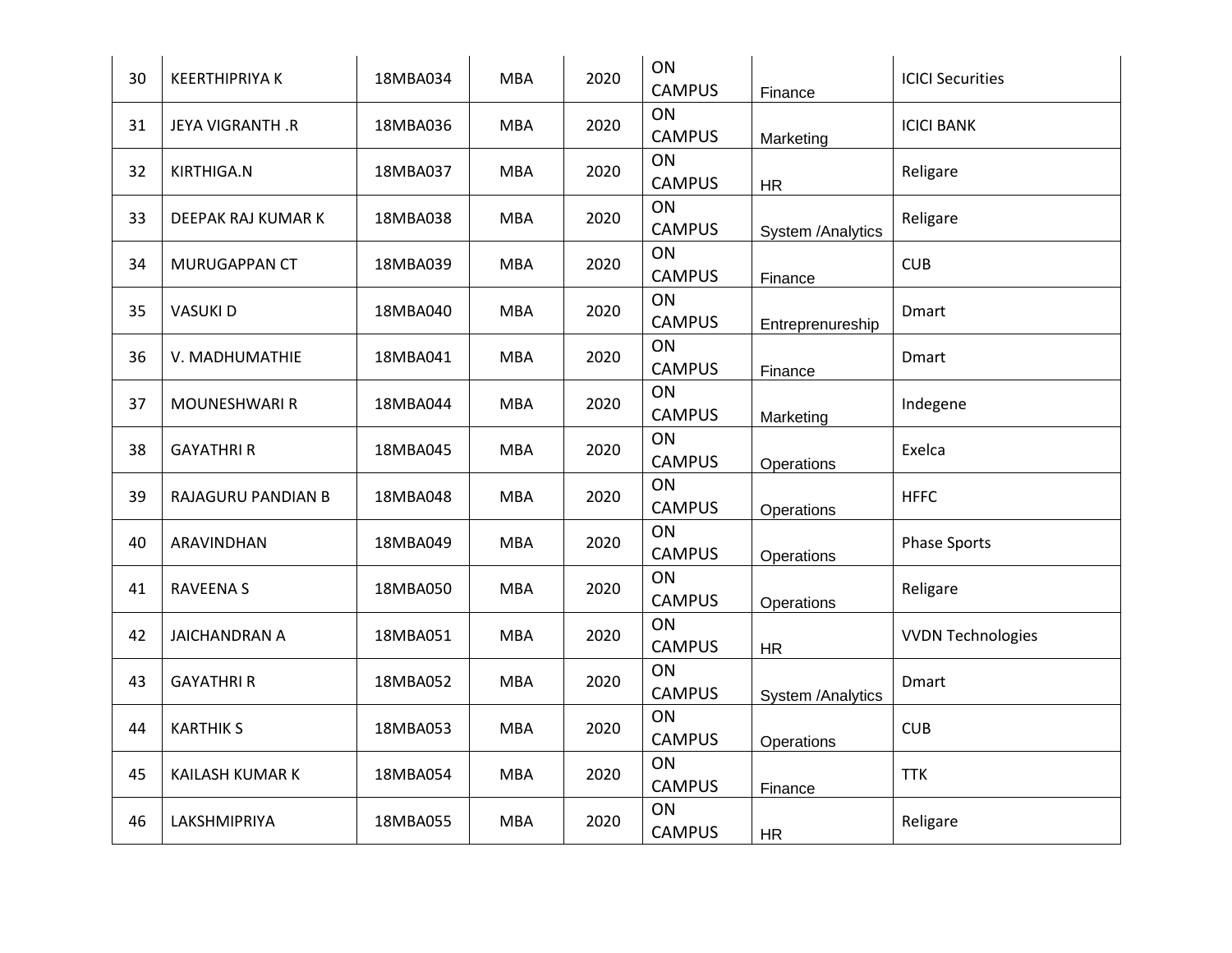| 47 | SANDILYA G                                 | 18MBA056 | <b>MBA</b> | 2020 | ON<br><b>CAMPUS</b>         | <b>HR</b>         | <b>CUB</b>              |
|----|--------------------------------------------|----------|------------|------|-----------------------------|-------------------|-------------------------|
| 48 | <b>JONISH ROSARINE</b><br><b>ABISHEK J</b> | 18MBA057 | <b>MBA</b> | 2020 | ON<br><b>CAMPUS</b>         | Finance           | Kotak Bank              |
| 49 | <b>SUNDAR DANIEL R</b>                     | 18MBA058 | <b>MBA</b> | 2020 | ON<br><b>CAMPUS</b>         | Operations        | <b>ICICI Securities</b> |
| 50 | PEARLIN SHILPHA V                          | 18MBA060 | <b>MBA</b> | 2020 | <b>OFF</b><br><b>CAMPUS</b> | HR                | Amazon                  |
| 51 | <b>ASWIN RAJA.T</b>                        | 18MBA061 | <b>MBA</b> | 2020 | ON<br><b>CAMPUS</b>         | Operations        | <b>HFFC</b>             |
| 52 | <b>VIGNESH K</b>                           | 18MBA063 | <b>MBA</b> | 2020 | ON<br><b>CAMPUS</b>         | Operations        | Amul                    |
| 53 | <b>SUTHAN P N</b>                          | 18MBA065 | <b>MBA</b> | 2020 | ON<br><b>CAMPUS</b>         | Finance           | <b>CUB</b>              |
| 54 | N. RITHANI                                 | 18MBA066 | <b>MBA</b> | 2020 | ON<br><b>CAMPUS</b>         | Operations        | <b>ICICI BANK</b>       |
| 55 | RAVISEKAR A                                | 18MBA067 | <b>MBA</b> | 2020 | ON<br><b>CAMPUS</b>         | Finance           | <b>HFFC</b>             |
| 56 | <b>BHAVANA R</b>                           | 18MBA069 | <b>MBA</b> | 2020 | ON<br><b>CAMPUS</b>         | Operations        | Religare                |
| 57 | <b>ABDUL WAJEETH</b>                       | 18MBA070 | <b>MBA</b> | 2020 | ON<br><b>CAMPUS</b>         | Marketing         | Amul                    |
| 58 | <b>GOPINATH G</b>                          | 18MBA072 | <b>MBA</b> | 2020 | ON<br><b>CAMPUS</b>         | Finance           | Religare                |
| 59 | <b>GOWTHAM</b><br>KANDIYAPPAN U            | 18MBA073 | <b>MBA</b> | 2020 | ON<br><b>CAMPUS</b>         | System /Analytics | Religare                |
| 60 | PRASHANTHI R                               | 18MBA075 | <b>MBA</b> | 2020 | ON<br><b>CAMPUS</b>         | HR                | Religare                |
| 61 | JOTHIMANI.P                                | 18MBA076 | <b>MBA</b> | 2020 | <b>OFF</b><br><b>CAMPUS</b> | Marketing         | Apollo Munich           |
| 62 | <b>ABHARNAS</b>                            | 18MBA078 | <b>MBA</b> | 2020 | ON<br><b>CAMPUS</b>         | Marketing         | Exelca                  |
| 63 | AISHWARYA M                                | 18MBA079 | <b>MBA</b> | 2020 | ON<br><b>CAMPUS</b>         | Marketing         | <b>KVP</b>              |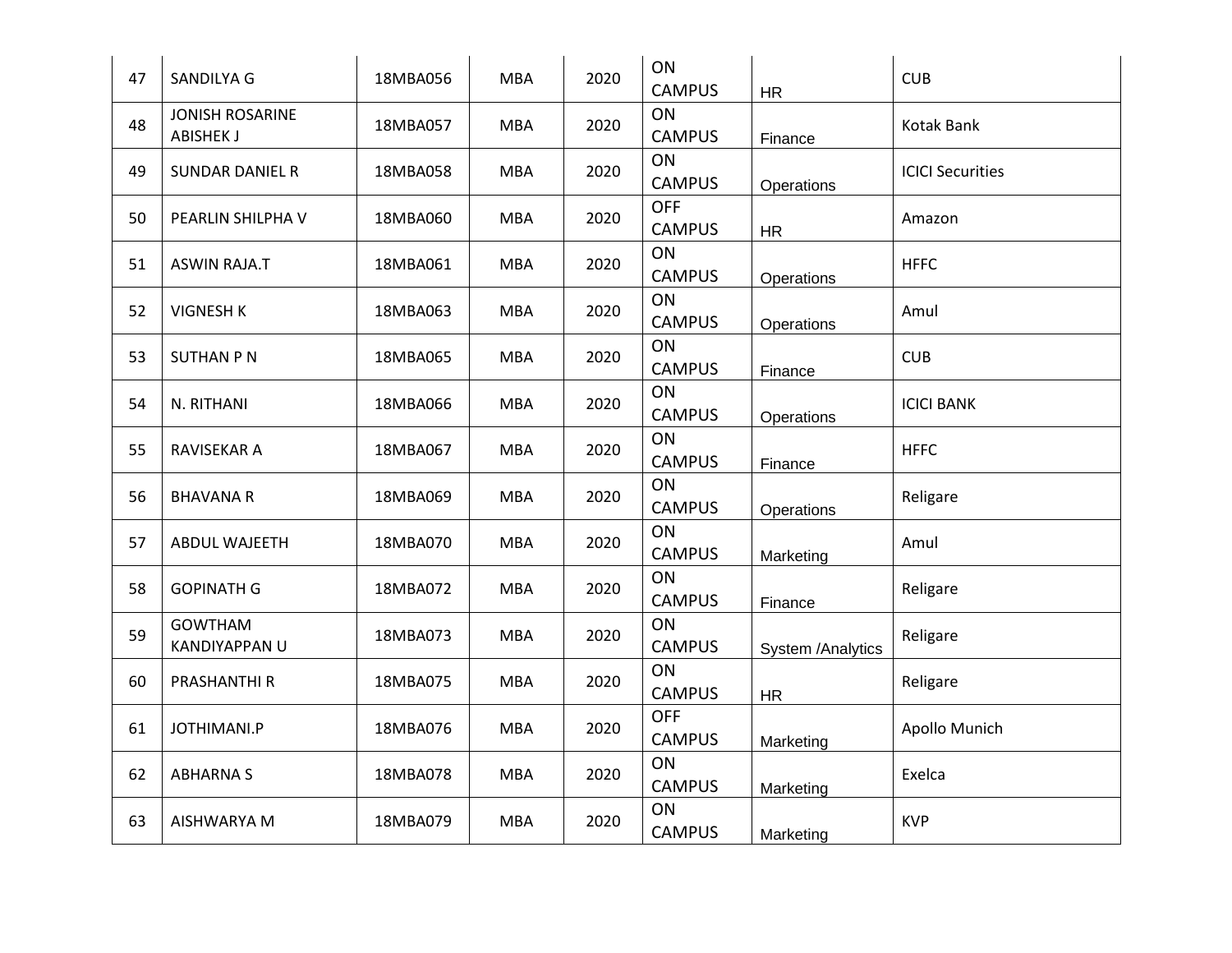| 64 | APARNA BALAJI             | 18MBA080 | <b>MBA</b> | 2020 | ON<br><b>CAMPUS</b>         | Operations        | <b>Phase Sports</b>           |
|----|---------------------------|----------|------------|------|-----------------------------|-------------------|-------------------------------|
| 65 | ARUN GOKUL M              | 18MBA081 | <b>MBA</b> | 2020 | ON<br><b>CAMPUS</b>         | Finance           | <b>HFFC</b>                   |
| 66 | <b>ARUN KUMARA S</b>      | 18MBA083 | <b>MBA</b> | 2020 | ON<br><b>CAMPUS</b>         | Marketing         | <b>MUTHOOT FINCORP</b>        |
| 67 | ARUNTHAVASELVI S          | 18MBA084 | <b>MBA</b> | 2020 | ON<br><b>CAMPUS</b>         | Operations        | <b>HDBFS</b>                  |
| 68 | ASMITHAM                  | 18MBA085 | <b>MBA</b> | 2020 | ON<br><b>CAMPUS</b>         | Marketing         | Zreya                         |
| 69 | IHSHANULLAH M             | 18MBA087 | <b>MBA</b> | 2020 | ON<br><b>CAMPUS</b>         | System /Analytics | <b>MRF</b>                    |
| 70 | <b>BALAJI PONNUSWAMY</b>  | 18MBA089 | <b>MBA</b> | 2020 | ON<br><b>CAMPUS</b>         | <b>HR</b>         | Wildrepublic (KMIT Solutions) |
| 71 | <b>BALAJIR</b>            | 18MBA090 | <b>MBA</b> | 2020 | ON<br><b>CAMPUS</b>         | Operations        | <b>CUB</b>                    |
| 72 | <b>GANDHI VISVESWARAN</b> | 18MBA092 | <b>MBA</b> | 2020 | ON<br><b>CAMPUS</b>         | Marketing         | Religare                      |
| 73 | <b>INDUMATHIN</b>         | 18MBA093 | <b>MBA</b> | 2020 | ON<br><b>CAMPUS</b>         | Finance           | <b>CUB</b>                    |
| 74 | K. KAVI ARASU             | 18MBA094 | <b>MBA</b> | 2020 | ON<br><b>CAMPUS</b>         | Finance           | <b>MUTHOOT FINCORP</b>        |
| 75 | KAVIN KRISHNA             | 18MBA095 | <b>MBA</b> | 2020 | ON<br><b>CAMPUS</b>         | Operations        | <b>Grant Thornton</b>         |
| 76 | <b>NANDHINI. S</b>        | 18MBA096 | <b>MBA</b> | 2020 | ON<br><b>CAMPUS</b>         | Operations        | <b>Grant Thornton</b>         |
| 77 | KAVIYA.C.M                | 18MBA097 | <b>MBA</b> | 2020 | <b>OFF</b><br><b>CAMPUS</b> | Operations        | <b>MAX Landmark Group</b>     |
| 78 | <b>KIRUTHIGA</b>          | 18MBA098 | <b>MBA</b> | 2020 | ON<br><b>CAMPUS</b>         | Operations        | <b>ICICI BANK</b>             |
| 79 | S. MADHAN                 | 18MBA099 | <b>MBA</b> | 2020 | ON<br><b>CAMPUS</b>         | Finance           | <b>Asian Paints</b>           |
| 80 | <b>MATHU BHARATHI E</b>   | 18MBA101 | <b>MBA</b> | 2020 | ON<br><b>CAMPUS</b>         | System /Analytics | <b>Grant Thornton</b>         |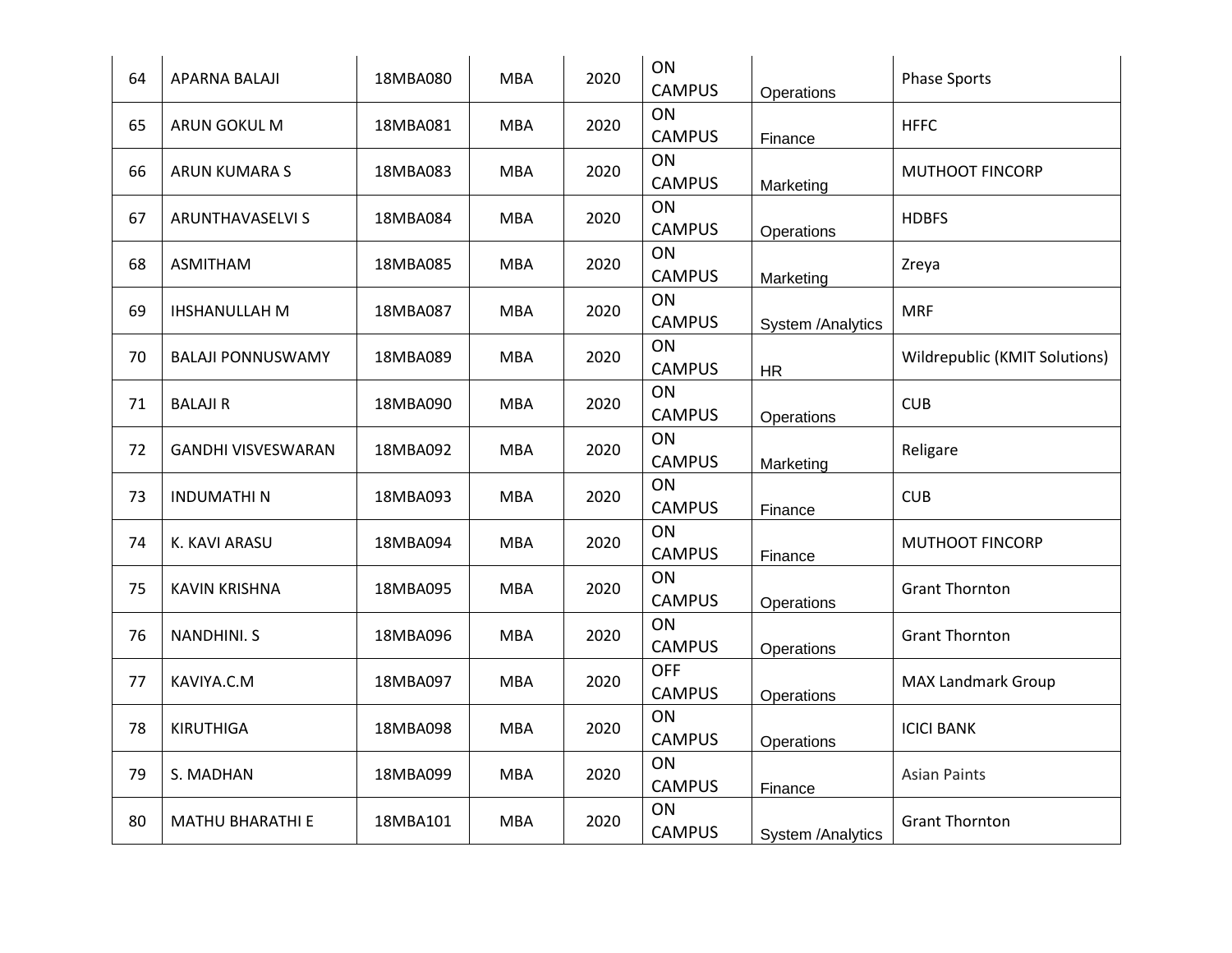| 81 | NARESH NANDAKUMAR<br>YΚ | 18MBA102 | <b>MBA</b> | 2020 | <b>OFF</b><br><b>CAMPUS</b> | Finance           | <b>Berger Paints</b> |
|----|-------------------------|----------|------------|------|-----------------------------|-------------------|----------------------|
| 82 | <b>NARESH R</b>         | 18MBA103 | <b>MBA</b> | 2020 | ON<br><b>CAMPUS</b>         | Finance           | <b>Federal Bank</b>  |
| 83 | NAVANEETHAN C R         | 18MBA104 | <b>MBA</b> | 2020 | ON<br><b>CAMPUS</b>         | Finance           | Jaro Education       |
| 84 | <b>NEHA</b>             | 18MBA105 | <b>MBA</b> | 2020 | ON<br><b>CAMPUS</b>         | Marketing         | <b>ICICI BANK</b>    |
| 85 | S. NITHIN KRISHNA       | 18MBA107 | <b>MBA</b> | 2020 | ON<br><b>CAMPUS</b>         | Marketing         | <b>MRF</b>           |
| 86 | <b>NIVETHAR</b>         | 18MBA108 | <b>MBA</b> | 2020 | ON<br><b>CAMPUS</b>         | Operations        | Religare             |
| 87 | PRASANTH.B              | 18MBA109 | <b>MBA</b> | 2020 | ON<br><b>CAMPUS</b>         | Marketing         | Religare             |
| 88 | PREMNATH B              | 18MBA110 | <b>MBA</b> | 2020 | <b>OFF</b><br><b>CAMPUS</b> | Entreprenureship  | <b>TCS</b>           |
| 89 | RAGHUL BHARATHY         | 18MBA113 | <b>MBA</b> | 2020 | ON<br><b>CAMPUS</b>         | Marketing         | <b>CUB</b>           |
| 90 | SABEENA S               | 18MBA114 | <b>MBA</b> | 2020 | ON<br><b>CAMPUS</b>         | Operations        | Draup                |
| 91 | RATHISH KUMAR M         | 18MBA115 | <b>MBA</b> | 2020 | ON<br><b>CAMPUS</b>         | Operations        | <b>ICICI BANK</b>    |
| 92 | V.G.SANDEEP BALAJI      | 18MBA117 | <b>MBA</b> | 2020 | <b>OFF</b><br><b>CAMPUS</b> | Finance           | <b>TCS</b>           |
| 93 | SANTHOSH M              | 18MBA119 | <b>MBA</b> | 2020 | ON<br><b>CAMPUS</b>         | Finance           | <b>Federal Bank</b>  |
| 94 | SANJAY KUMAR V G        | 18MBA121 | <b>MBA</b> | 2020 | ON<br><b>CAMPUS</b>         | System /Analytics | Redington            |
| 95 | <b>SARANYA S</b>        | 18MBA123 | <b>MBA</b> | 2020 | ON<br><b>CAMPUS</b>         | Marketing         | <b>ICICI BANK</b>    |
| 96 | <b>SHARMILAA S</b>      | 18MBA125 | <b>MBA</b> | 2020 | ON<br><b>CAMPUS</b>         | Marketing         | MUTHOOT FINCORP      |
| 97 | Shobhinee S             | 18MBA126 | <b>MBA</b> | 2020 | ON<br><b>CAMPUS</b>         | Finance           | <b>Career Net</b>    |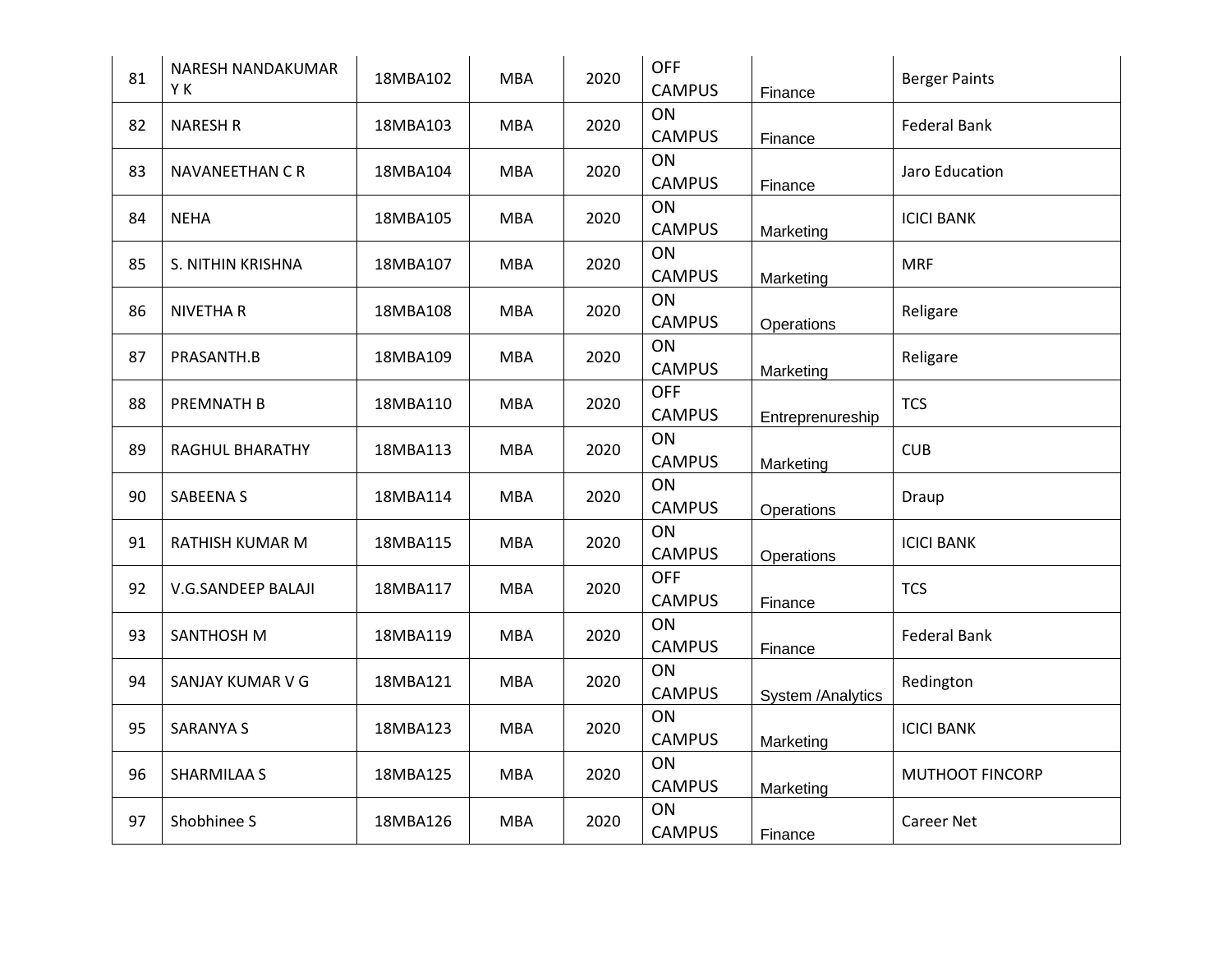| 98  | SRIRAM ANAX              | 18MBA127 | <b>MBA</b> | 2020 | ON<br><b>CAMPUS</b>         | Marketing         | <b>Federal Bank</b>      |
|-----|--------------------------|----------|------------|------|-----------------------------|-------------------|--------------------------|
| 99  | SINDHUJA K               | 18MBA128 | <b>MBA</b> | 2020 | ON<br><b>CAMPUS</b>         | Operations        | <b>HDBFS</b>             |
| 100 | SINDU LAXMI KV           | 18MBA129 | <b>MBA</b> | 2020 | ON<br><b>CAMPUS</b>         | Operations        | <b>ICICI Securities</b>  |
| 101 | <b>SOORIYA S P</b>       | 18MBA131 | <b>MBA</b> | 2020 | ON<br><b>CAMPUS</b>         | Finance           | <b>ICICI BANK</b>        |
| 102 | SOUNDARARAJU B           | 18MBA132 | <b>MBA</b> | 2020 | <b>OFF</b><br><b>CAMPUS</b> | Operations        | <b>Grant Thornton</b>    |
| 103 | SRI HARSHINI K           | 18MBA133 | <b>MBA</b> | 2020 | ON<br><b>CAMPUS</b>         | Marketing         | Career Net               |
| 104 | SURENDAR.N               | 18MBA134 | <b>MBA</b> | 2020 | ON<br><b>CAMPUS</b>         | System /Analytics | Prism Jhonsons           |
| 105 | <b>SURENDARS</b>         | 18MBA136 | <b>MBA</b> | 2020 | ON<br><b>CAMPUS</b>         | Operations        | <b>CUB</b>               |
| 106 | <b>VIGNESH D</b>         | 18MBA137 | <b>MBA</b> | 2020 | <b>ON</b><br><b>CAMPUS</b>  | Operations        | <b>MUTHOOT FINCORP</b>   |
| 107 | <b>TAMILARASAN A</b>     | 18MBA138 | <b>MBA</b> | 2020 | ON<br><b>CAMPUS</b>         | System /Analytics | <b>VVDN Technologies</b> |
| 108 | <b>G.TAMILSELVAN</b>     | 18MBA139 | <b>MBA</b> | 2020 | ON<br><b>CAMPUS</b>         | Operations        | Religare                 |
| 109 | THAMIZHINIAN D K         | 18MBA140 | <b>MBA</b> | 2020 | ON<br><b>CAMPUS</b>         | Operations        | <b>HFFC</b>              |
| 110 | THANGARAJAN              | 18MBA141 | <b>MBA</b> | 2020 | ON<br><b>CAMPUS</b>         | System /Analytics | <b>Asian Paints</b>      |
| 111 | VEL RAKSHANA RAMYA.<br>S | 18MBA142 | <b>MBA</b> | 2020 | ON<br><b>CAMPUS</b>         | Finance           | <b>Career Net</b>        |
| 112 | HARISANKARAN T           | 18MBA143 | <b>MBA</b> | 2020 | <b>OFF</b><br><b>CAMPUS</b> | <b>HR</b>         | <b>Berger Paints</b>     |
| 113 | <b>VIGNESH N</b>         | 18MBA144 | <b>MBA</b> | 2020 | ON<br><b>CAMPUS</b>         | Marketing         | Religare                 |
| 114 | <b>VINU VARDHINI</b>     | 18MBA145 | <b>MBA</b> | 2020 | ON<br><b>CAMPUS</b>         | Operations        | <b>TTK Services</b>      |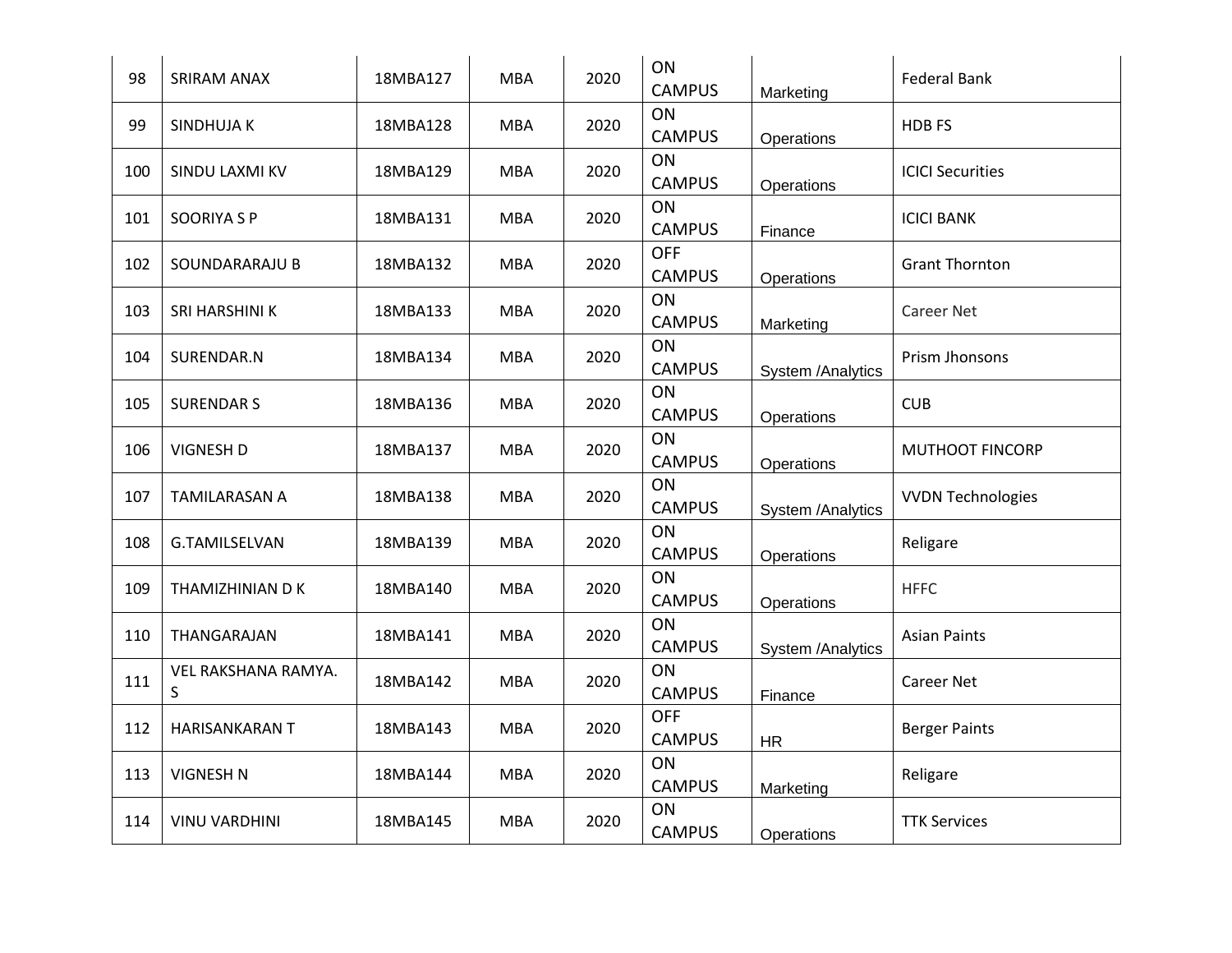| 115 | KAMALIN NIHARIGHA          | 18MBA146 | <b>MBA</b> | 2020 | ON<br><b>CAMPUS</b> | Finance          | <b>ICICI Securities</b>    |
|-----|----------------------------|----------|------------|------|---------------------|------------------|----------------------------|
| 116 | PRADEEP AMIRTHARAJ G<br>A  | 18MBA147 | <b>MBA</b> | 2020 | ON<br><b>CAMPUS</b> | <b>HR</b>        | Coca Cola                  |
| 117 | PREETHE R                  | 18MBA148 | <b>MBA</b> | 2020 | ON<br><b>CAMPUS</b> | Marketing        | <b>Career Net</b>          |
| 118 | S.KRISHNA JAYA<br>PRASANTH | 18MBA149 | <b>MBA</b> | 2020 | ON<br><b>CAMPUS</b> | HR               | <b>TATA AIG</b>            |
| 119 | HAVIN.R                    | 18MBA150 | <b>MBA</b> | 2020 | ON<br><b>CAMPUS</b> | Finance          | HDB FS                     |
| 120 | YOGESH KUMAR MS            | 18MBA151 | <b>MBA</b> | 2020 | ON<br><b>CAMPUS</b> | Finance          | <b>MRF</b>                 |
| 121 | VAISHALI                   | 18MBA152 | <b>MBA</b> | 2020 | ON<br><b>CAMPUS</b> | Finance          | Perfetti                   |
| 122 | VIGHNESHRAM                | 18MBA155 | <b>MBA</b> | 2020 | ON<br><b>CAMPUS</b> | Marketing        | Maham fashions             |
| 123 | LAKSHMITHA KRISHNAN        | 18MBA156 | <b>MBA</b> | 2020 | ON<br><b>CAMPUS</b> | Operations       | <b>HFFC</b>                |
| 124 | RAJESH.J                   | 18MBA157 | <b>MBA</b> | 2020 | ON<br><b>CAMPUS</b> | Finance          | <b>ICICI Securities</b>    |
| 125 | <b>KABILAN</b>             | 18MBA160 | <b>MBA</b> | 2020 | ON<br><b>CAMPUS</b> | Marketing        | <b>ICICI BANK</b>          |
| 126 | SRINANDHITA                | 18MBA162 | <b>MBA</b> | 2020 | ON<br><b>CAMPUS</b> | Entreprenureship | <b>HDFC Life</b>           |
| 127 | P DHANAPAL                 | 18MBA163 | <b>MBA</b> | 2020 | ON<br><b>CAMPUS</b> | Marketing        | <b>MUTHOOT FINCORP</b>     |
| 128 | <b>SUNDAR KR</b>           | 18MBA165 | <b>MBA</b> | 2020 | ON<br><b>CAMPUS</b> | Finance          | Ujjivan Small Finance Bank |
| 129 | NITHYAPRAKASH.K            | 18MBA166 | <b>MBA</b> | 2020 | ON<br><b>CAMPUS</b> | <b>HR</b>        | <b>HFFC</b>                |
| 130 | <b>GOWTHAM SC</b>          | 18MBA167 | <b>MBA</b> | 2020 | ON<br><b>CAMPUS</b> | Marketing        | Ninjacart                  |
| 131 | <b>RAGHU KS</b>            | 18MBA168 | <b>MBA</b> | 2020 | ON<br><b>CAMPUS</b> | Operations       | Kotak Bank                 |